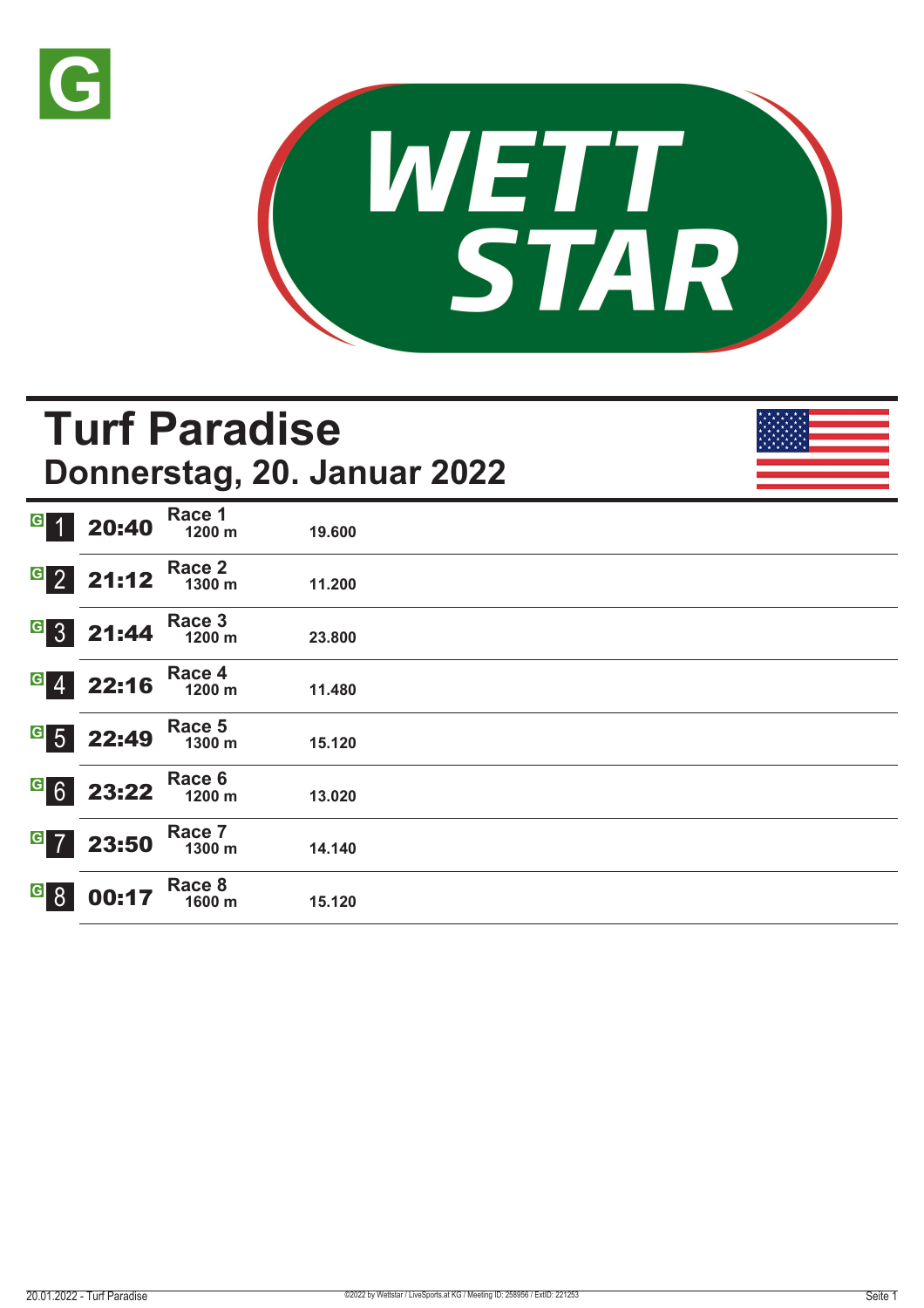| 20.01.2022 - Turf Paradise                                                                                                                                                                                                                                     |                                                                                                                                                                                                                                                                                                                                         |                                                                                                                                                                                                                                          | Rennen#10                                                                                                                                                                                                                           |                                                                                                                                                                                                                                              |                                                                                                                                                                                                                               |                                                                                                                                                                            |                                                                                                                                                                                                                                                                                  | Seite 2                                                                                                                                               |
|----------------------------------------------------------------------------------------------------------------------------------------------------------------------------------------------------------------------------------------------------------------|-----------------------------------------------------------------------------------------------------------------------------------------------------------------------------------------------------------------------------------------------------------------------------------------------------------------------------------------|------------------------------------------------------------------------------------------------------------------------------------------------------------------------------------------------------------------------------------------|-------------------------------------------------------------------------------------------------------------------------------------------------------------------------------------------------------------------------------------|----------------------------------------------------------------------------------------------------------------------------------------------------------------------------------------------------------------------------------------------|-------------------------------------------------------------------------------------------------------------------------------------------------------------------------------------------------------------------------------|----------------------------------------------------------------------------------------------------------------------------------------------------------------------------|----------------------------------------------------------------------------------------------------------------------------------------------------------------------------------------------------------------------------------------------------------------------------------|-------------------------------------------------------------------------------------------------------------------------------------------------------|
| <b>WANN STARTET IHR PFERD</b>                                                                                                                                                                                                                                  |                                                                                                                                                                                                                                                                                                                                         |                                                                                                                                                                                                                                          |                                                                                                                                                                                                                                     |                                                                                                                                                                                                                                              |                                                                                                                                                                                                                               |                                                                                                                                                                            |                                                                                                                                                                                                                                                                                  |                                                                                                                                                       |
| Abigail Alden<br>Add On<br>Arouse N Go<br><b>Back Alley Cat</b><br>Barbello<br>Bel Ragazzo<br><b>Blues Rapper</b><br>Camano Comet<br>Candy Runner<br>Captain Cool<br>Christine's Jack<br>Coastline Sermon<br>Concur<br><b>Cougar Country</b>                   | 2<br>D Von Tae<br>8<br>Dr Gs Sweetie<br>$\overline{7}$<br>Dr. Minister<br>8<br>Dyna Cat<br>$\overline{7}$<br>Eldorado Dream<br>3<br>Fair Challenge<br>8<br>Fat N Bitter<br>$\overline{7}$<br>Fictional<br>5<br>Give A Little<br>3<br>Guarding Elk Camp<br>6<br>Hoya Paranoya<br>6<br>Infatuate<br>6<br>Ize Discreet Rose<br>6<br>Izzy B | 3<br>1<br>$\overline{2}$<br>6<br>5<br>6<br>$\overline{7}$<br>$\overline{7}$<br>8<br>4<br>3<br>8<br>4<br>4                                                                                                                                | La Caprichosa<br>Le Tub<br>Linda's Ballet<br>Lipstick Lady<br>Lookinandcookin<br>Lucky Chance<br>McGoldie<br>Mischief Mama<br>Mischievousofficer<br>Mongolian Empire<br>More Honor<br>Mr Love Muffin<br>Ms Michelle<br>My Funny Gal | -1<br>5<br>4<br>$\mathbf{1}$<br>$\overline{2}$<br>8<br>$\overline{7}$<br>5<br>$\mathbf{1}$<br>$\overline{7}$<br>6<br>3<br>5<br>4                                                                                                             | Nevadan<br>Partyatthecapital<br>Passed By Paul<br>R Thing<br>Rise Up Moscow<br>Robinson Blue<br>Saved By Zero<br>She's So Bad<br>Shesaheatwave<br>Sleigh Ride<br><b>Smiling Spirit</b><br>Snoozy Suzy<br>Sola<br>Sugar On Top | 6<br>$\sqrt{2}$<br>$6\phantom{1}6$<br>1<br>8<br>$\sqrt{2}$<br>$6\phantom{a}$<br>5<br>$\overline{7}$<br>$\overline{4}$<br>5<br>$\sqrt{2}$<br>$\mathbf{1}$<br>$\overline{2}$ | Summer Love<br>Supah Sista<br>The Black Strat<br><b>Third Wheel</b><br><b>Thirsty Kiss</b><br>Thoughts Of Gold<br>Thunder Woman<br><b>Tick Tock</b><br><b>Tiz Manny</b><br>Top Hat High Jinks<br>Trans Mississippi<br><b>Trinni Sunset</b><br>Twitterati<br><b>Union Brother</b> | 4<br>$\overline{7}$<br>3<br>$\overline{3}$<br>3<br>8<br>4<br>$\overline{7}$<br>6<br>$\overline{7}$<br>$\begin{array}{c} 4 \\ 5 \\ 7 \end{array}$<br>6 |
| <b>WANN STARTET IHR JOCKEY / FAHRER</b>                                                                                                                                                                                                                        |                                                                                                                                                                                                                                                                                                                                         |                                                                                                                                                                                                                                          |                                                                                                                                                                                                                                     |                                                                                                                                                                                                                                              |                                                                                                                                                                                                                               |                                                                                                                                                                            |                                                                                                                                                                                                                                                                                  |                                                                                                                                                       |
| Adrian Escobedo<br>Cerapio Figueroa<br>Daniel P. Vergara<br>Francisco Garcia<br>Harry Hernandez<br>Joree L. Scriver<br>Keivan Serrano<br><b>Lindey Wade</b><br>Michael Ybarra                                                                                  | $\overline{2}$<br>4,6<br>5.7<br>1,3,6,8<br>1,2,3,4,5,6,8<br>1,3,6,7<br>5.6<br>3,5,6,7<br>7.8                                                                                                                                                                                                                                            |                                                                                                                                                                                                                                          | Alex M. Cruz<br><b>Crystal Conning</b><br>Enrique Garcia<br><b>Franklin Ceballos</b><br>Isaias D. Enriquez<br>Jose Luis Zunino<br>Kenneth P. Deonauth<br>Luis A. Valenzuela<br>Neville Stephenson                                   | 1,2,4,6,7<br>5,7<br>3<br>$\overline{7}$<br>8<br>$6\phantom{1}$<br>4.7<br>3,4,5,7<br>5                                                                                                                                                        | Karlo Lopez<br>Sahin Civaci                                                                                                                                                                                                   | Allyssa Morales<br>Daniel Aguilar<br>Fausto Henrique Da Silva<br>Glenn W. Corbett<br>Israel Hernandez<br>Leslie Mawing<br>McKenna Anderson                                 | 2,4,6,8<br>4<br>2,4,5,7,8<br>7<br>1,3,4,6,8<br>1,2,3,5,6,7<br>3.6<br>$\overline{2}$<br>8                                                                                                                                                                                         |                                                                                                                                                       |
| <b>WANN STARTET IHR TRAINER</b>                                                                                                                                                                                                                                |                                                                                                                                                                                                                                                                                                                                         |                                                                                                                                                                                                                                          |                                                                                                                                                                                                                                     |                                                                                                                                                                                                                                              |                                                                                                                                                                                                                               |                                                                                                                                                                            |                                                                                                                                                                                                                                                                                  |                                                                                                                                                       |
| Alfredo Asprino<br>Candelario Villamar<br><b>Dewey Williams</b><br>lii Anthony Blea<br>Joe Toye<br>Jr. José Silva<br>Juan Quintana Gutierrez<br>Lymon A. Perren<br>Michael Bullene<br>Rafael S. Barraza<br>Rudy D. Ybarra<br>Suzanne Stader<br>Wendell L. Matt | 6,7<br>3<br>$\overline{7}$<br>5<br>$\Delta$<br>5.6<br>$\mathbf{1}$<br>8<br>2.6<br>5<br>6<br>$\overline{7}$<br>$\overline{2}$                                                                                                                                                                                                            | Amalio R. Trejo<br>Chad K. Story<br>Eliska Kubinova<br>Jack McCartney<br>Johnathon Feron<br>Jr. Larry D. Scott<br>Justin R. Evans<br>M. L. Pierce<br>Miquel A. Jimenez<br>Rick A. Wise<br>Shannon Simpson<br><b>Timothy Mark Gleason</b> | 2,8<br>3<br>4.6<br>3<br>5<br>5<br>1,4,5,6,7<br>4,6,7<br>6<br>$\overline{7}$<br>4,5,7<br>3                                                                                                                                           | Amy Nelson<br>Chris Coughlin<br>Esteban Martinez<br>Jared Brown<br>Jose Luna Silva<br>Jr. Martin Valdez-Cabral<br>Kevin Eikleberry<br>Marcus J. Vitali<br>Miguel L. Hernandez<br>Riley Rycroft<br>Simon J. Buechler<br><b>Travis Wheeler</b> | 8<br>2,4<br>3<br>$\overline{7}$<br>1.8<br>2<br>3<br>1,2,3,4<br>6.8<br>8<br>5<br>$\overline{7}$                                                                                                                                | <b>Bryce Gale</b><br>Frank Lucarelli<br>Jason Homer<br>Mary Tate<br>Priscilla Leon<br><b>Stacy Campo</b><br>Ty J. Garrett                                                  | Dan L. McFarlane<br>Jr. Bennie L. Woolley<br>Jr. O. A. Martinez<br>Kimberley Johnston<br>Robertino Diodoro                                                                                                                                                                       | 4,8<br>$\,$ 5 $\,$<br>$\overline{2}$<br>8<br>1,3,7<br>6<br>$\overline{7}$<br>6<br>Δ<br>1<br>$\overline{7}$<br>3                                       |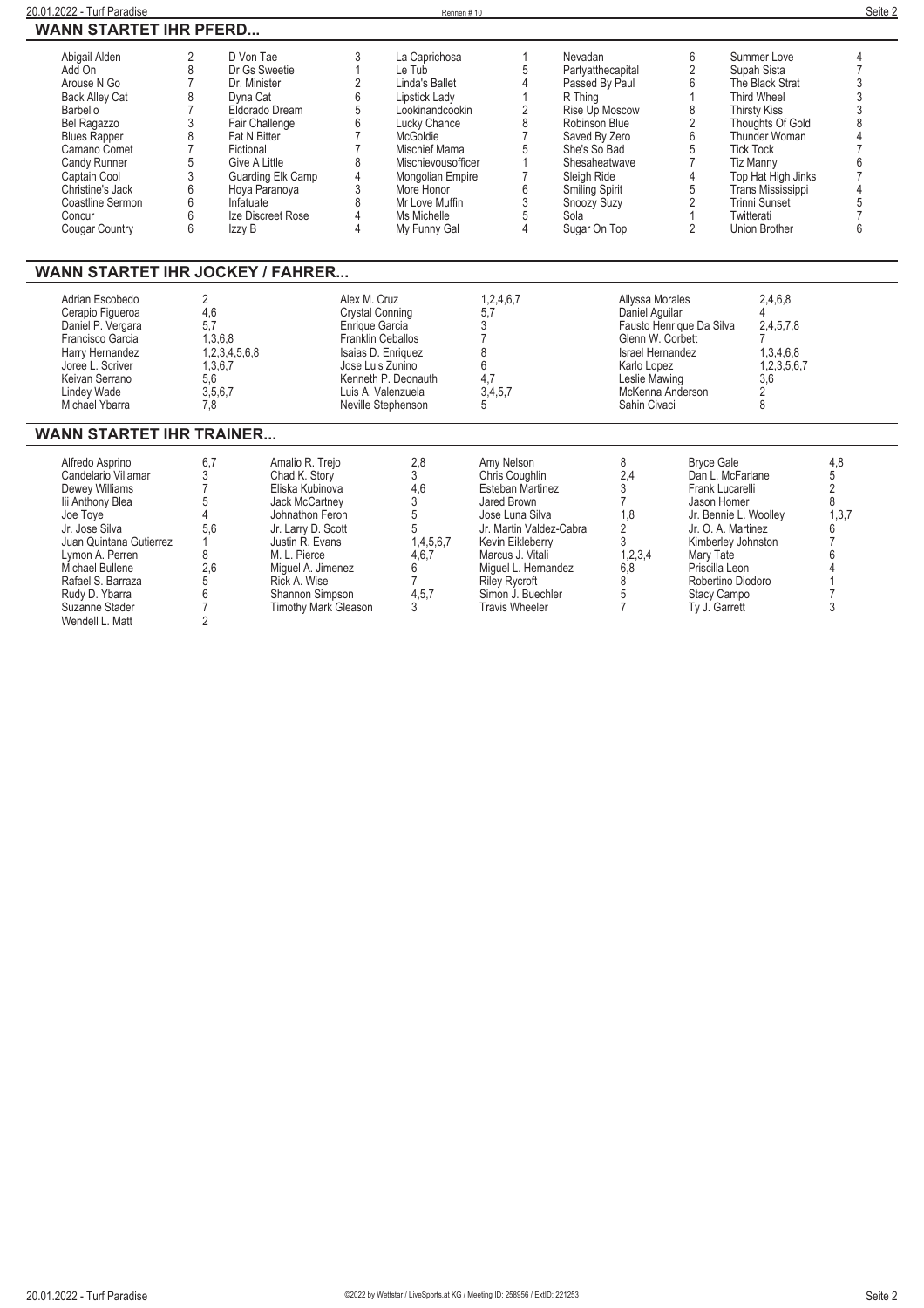

**1 20:40 1200 m 19.600 Flach**

**Race 1 Rennpreis: 19.600 FOR FILLIES THREE YEARS OLD WHICH HAVE NEVER WON TWO RACES. Weight, 121 lbs. Claiming Price \$12,500. Arizona Bred Claiming Price \$15,000.** 

| 1200                    |                                                 |                        |                         |      |                          |                                               |
|-------------------------|-------------------------------------------------|------------------------|-------------------------|------|--------------------------|-----------------------------------------------|
|                         | <b>Dr Gs Sweetie</b>                            |                        |                         |      |                          |                                               |
| 1                       | 3j. rotbraun S (Chitu - True Blue Nation)       | 23.12 Turf Paradise    | 4                       | 1100 | 6.6 Harry Hernandez      | Autism Prism, Mischievousofficer, Lipstick L  |
|                         | Trainer: Marcus J. Vitali                       | 30.11 Turf Paradise    | 3                       | 1200 | 6.6 Karlo Lopez          | We All Agree, Go Go Sadie, Dr Gs Sweetie      |
| 54.9                    | Besitzer: Vitali, Marcus J. And Goldber         | 15.11 Turf Paradise    | 1                       | 1200 | .9 Karlo Lopez           | Dr Gs Sweetie, Runningonthetafuel, Seenev     |
|                         |                                                 | 05.10 Presque Isle Dow | 7                       | 1600 | 54.0 Alexis Valdes       | Mirth 'n Merriment. Music Amore. Irresistible |
| Box: 1<br>ML: 7,0       | <b>Harry Hernandez</b>                          | 23.09 Presque Isle Dow | 8                       | 1200 | 13.3 Andre Worrie        | Donya Know It, Cascade Park, Baby No Wo       |
|                         | <b>Mischievousofficer</b>                       |                        |                         |      |                          |                                               |
| $\overline{\mathbf{2}}$ | 3j. rotbraun S (Lotsa Mischief - Miss Lieutenan | 23.12 Turf Paradise    | $\mathbf{2}$            | 1100 | 1.9 Karlo Lopez          | Autism Prism, Mischievousofficer, Lipstick L  |
|                         | Trainer: Robertino Diodoro                      | 03.12 Turf Paradise    | 4                       | 1200 | 4.1 Karlo Lopez          | Miss Malia, Big Heat, Heart On The Run        |
| 54.9                    | Besitzer: Randy Howg                            | 10.11 Turf Paradise    | 1                       | 1100 | 1.4 Karlo Lopez          | Mischievousofficer, Miss Malia, Silverbullitb |
|                         |                                                 | 15.08 Canterbury Park  | 6                       | 1000 | 3.6 Lindey Wade          | Off Ramp, Morgs World, Reid's Fangirl         |
| Box: 2<br>ML: 3,0       | <b>Karlo Lopez</b>                              | 15.07 Canterbury Park  | $\overline{2}$          | 900  | 2.0 Luis Negron          | Viva El Capitan, Mischievousofficer, Lipstick |
|                         | <b>R</b> Thing                                  |                        |                         |      |                          |                                               |
| 3                       | 3j. rotbraun S (Boisterous - Niqaaba)           | 23.12 Turf Paradise    | 5                       | 1100 | 36,5 Chad Lindsay        | Autism Prism, Mischievousofficer, Lipstick L  |
|                         | Trainer: Juan Quintana Gutierrez                | 30.11 Turf Paradise    | 5                       | 1200 | 22.3 McKenna Anderson    | We All Agree, Go Go Sadie, Dr Gs Sweetie      |
| 54.9                    | Besitzer: Jeff Jacobs                           | 24.08 Azd              | 1                       | 900  | 1.6 Travis Wales         | R Thing, Magnificant Money, Miss My Mam       |
|                         |                                                 | 04.08 Azd              | 5                       | 900  | 4,7 Enrique Garcia       | Jokerin, Groovy Huey, Chicken N Biscuit       |
| Box: 3<br>ML: 11,0      | <b>Francisco Garcia</b>                         | 14.07 Azd              | 3                       | 1000 | 6.5 Enrique Garcia       | Positive Mojo, Jokerin, R Thing               |
|                         | La Caprichosa                                   |                        |                         |      |                          |                                               |
| 4                       | 3j. rotbraun S (Ez Dreamer - Mighty Ghostly)    | 27.12 Turf Paradise    | 1                       | 900  | 4.1 Israel Hernandez     | La Caprichosa, Mischievous Kitty, Party Poli  |
|                         | Trainer: Jose Luna Silva                        | 19.11 Turf Paradise    | 5                       | 1300 | 7.4 Israel Hernandez     | Ghosted Girl, Outlaw Daisy, Keba Lucky Da     |
| 54.9                    | Besitzer: Jose Luna Silva                       | 10.11 Turf Paradise    | 6                       | 1100 | 34.5 Israel Hernandez    | Mischievousofficer, Miss Malia, Silverbullitb |
|                         |                                                 | 30.06 Mountaineer      | 6                       | 900  | 40,5 Guillermo Rodriguez | Baytown Valleygirl, Golden Hughes, Malpra     |
| Box: 4<br>ML: 5.0       | <b>Israel Hernandez</b>                         | 01.05 Turf Paradise    | 3                       | 1000 | 4.8 Alex Cruz            | Ima Trouble Maker, Positive Mojo, La Capri    |
|                         | <b>Lipstick Lady</b>                            |                        |                         |      |                          |                                               |
| 5                       | 3j. kastanie S (Speightster - Lipstick Sunset)  | 23.12 Turf Paradise    | 3                       | 1100 | 1.1 Joree Scriver        | Autism Prism, Mischievousofficer, Lipstick L  |
|                         | Trainer: Jr. Bennie L. Woolley                  | 29.11 Turf Paradise    | 1                       | 1100 | 1.4 Joree Scriver        | Lipstick Lady, Runningonthetafuel, Keeping    |
| 54.9                    | Besitzer: Jr. Bennie L. Woolley                 | 15.09 Canterbury Park  | 3                       | 1000 | 15.1 Alex Canchari       | Heart On The Run, Sky High Susan, Lipstic     |
|                         |                                                 | 06.09 Canterbury Park  | 6                       | 1600 | 10,4 Luis Negron         | Morgs World, Rollin Blackout, Strawberry La   |
| Box: 5<br>ML: 4,0       | Joree L. Scriver                                | 15.08 Canterbury Park  | 4                       | 1000 | 16,4 Luis Fuentes        | Off Ramp, Morgs World, Reid's Fangirl         |
|                         | <b>Sola</b>                                     |                        |                         |      |                          |                                               |
| 6                       | 3j. rotbraun S (Da Stoops - Alone)              | 12.01 Turf Paradise    | 1                       | 1200 | .6 Alex Cruz             | Sola, Stolen Halo, Missczech                  |
|                         | Trainer: Justin R. Evans                        | 11.12 Remington Park   | $\overline{\mathbf{2}}$ | 1000 | 1.2 Jose Alvarez         | Hello Sunday, Sola, Sayaad Ain't So           |
| 54.9                    | Besitzer: Jeremy Ramsland                       | 06.11 Remington Park   | 3                       | 1200 | 1.3 Jose Alvarez         | Because, Outworktheokiegirl, Sola             |
|                         |                                                 | 22.10 Remington Park   | 6                       | 1100 | 1,2 Ramon Vazquez        | Chive Up, Legacy Slew, True Blue Sky          |
| Box: 6<br>ML: 35,0      | Alex M. Cruz                                    | 17.09 Remington Park   | $\mathbf{2}$            | 1100 | 2,4 Freddy Manrrique     | Boujee Britt, Sola, Lil' Jimmi Sue            |
| Ergebnis:               | Quoten:                                         |                        |                         |      |                          |                                               |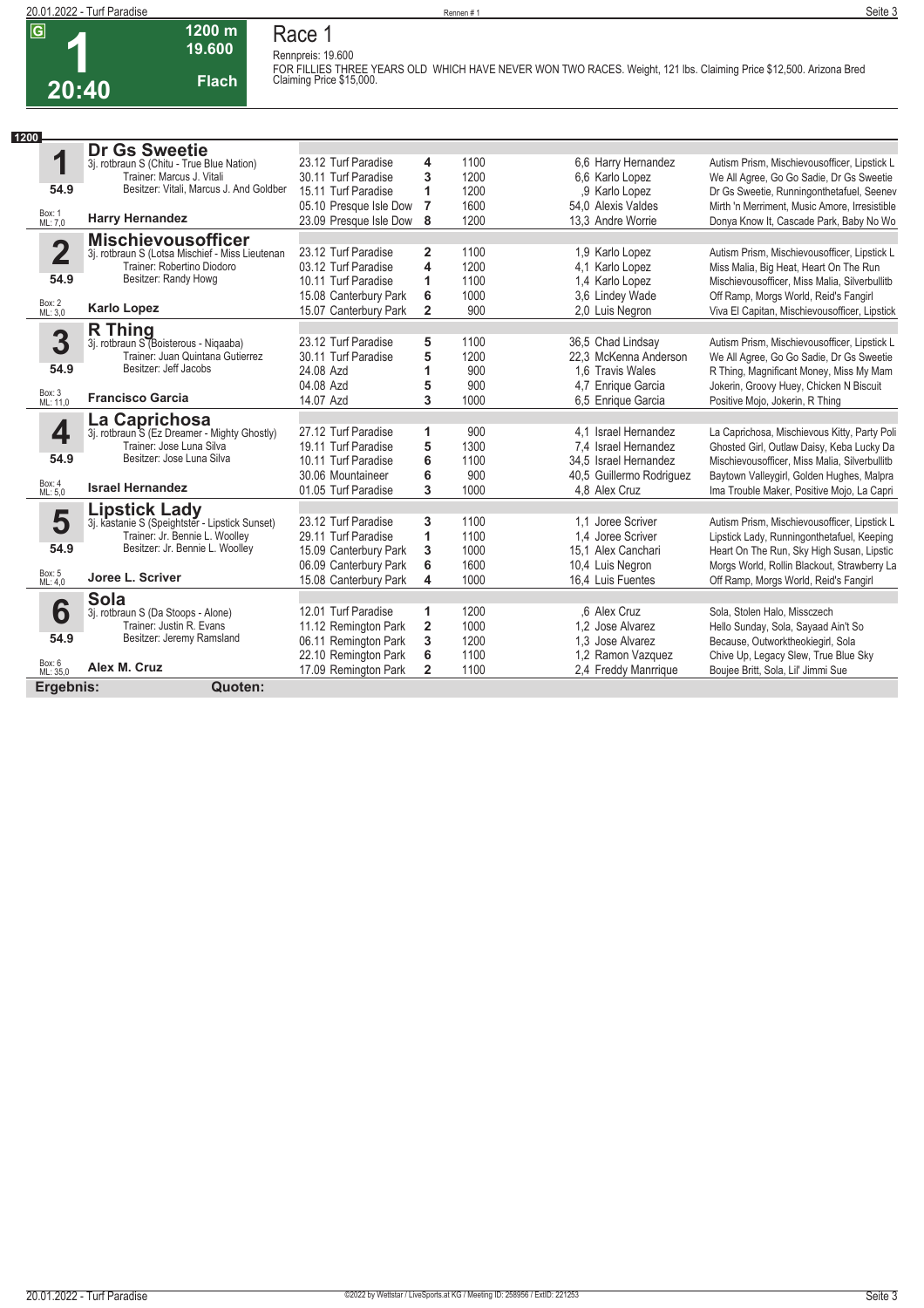

## **1300 m 11.200 Flach**

**Race 2**

**Rennpreis: 11.200 FOR MAIDENS, FILLIES AND MARES FOUR YEARS OLD AND UPWARD. Weight, 124 lbs. Claiming Price \$3,500. Arizona Bred Claiming Price \$5,000.** 

| 1300                    |                                                                                    |                        |                         |      |                        |                                               |
|-------------------------|------------------------------------------------------------------------------------|------------------------|-------------------------|------|------------------------|-----------------------------------------------|
|                         | <b>Partyatthecapital</b>                                                           |                        |                         |      |                        |                                               |
| 1                       | 5j. kastanie S (Capital Account - Good Party)<br>Trainer: Jr. Martin Valdez-Cabral | 29.11 Zia              | 3                       | 1300 | 4.3 Francisco Amparan  | The Time's Right, Ms. Lea, Partyatthecapital  |
|                         |                                                                                    | 26.10 Zia              | $\overline{\mathbf{2}}$ | 1600 | 1,7 Francisco Amparan  | See You At The Top, Partyatthecapital, Ms.    |
| 56.2                    | Besitzer: Alvarado, Alfred And Valdez-                                             | 03.10 Zia              | $\overline{\mathbf{2}}$ | 1600 | 2,6 Francisco Amparan  | Divalicious, Partyatthecapital, Raise Our Fla |
|                         |                                                                                    | 17.09 Alb              | 4                       | 1200 | 3,8 Francisco Amparan  | Dixie Jen, Sweet Regards, Max A Million Rs    |
| Box: 1<br>ML: 24,0      | Alex M. Cruz                                                                       | 06.08 Rui              | $\overline{2}$          | 1500 | 2.0 Francisco Amparan  | Run Like Kate, Partyatthecapital, Ms. Lea     |
|                         | Lookinandcookin                                                                    |                        |                         |      |                        |                                               |
| $\overline{\mathbf{2}}$ | 8j. kastanie S (Smoked Em - Steely Look)                                           | 22.12 Turf Paradise    | 5                       | 1200 | 8.8 Erick Medellin     | Old West, Aintthatrightuhhuh, Snoozy Suzy     |
|                         | Trainer: Wendell L. Matt                                                           | 08.11 Turf Paradise    | 4                       | 1100 | 16,2 Erick Medellin    | Spicy Sommelier, Awesome Galaxy, Snooz        |
| 56.2                    | Besitzer: David Matt                                                               | 12.09 Albuquerque      | 3                       | 1100 | 7.7 Erick Medellin     | Vanna, Curl, Lookinandcookin                  |
| Box: 2<br>ML: 7,0       | <b>Allyssa Morales</b>                                                             |                        |                         |      |                        |                                               |
|                         | Dr. Minister                                                                       |                        |                         |      |                        |                                               |
| 3                       | 5j. dunkelbr S (Silver Saint - Dr. Quick)                                          | 03.01 Turf Paradise    | 4                       | 1600 | 37,4 Allyssa Morales   | Pancakes And Beer, Steinway, Sugar On T       |
|                         | Trainer: Amalio R. Trejo                                                           | 18.11 Turf Paradise    | 6                       | 1300 | 62,0 Allyssa Morales   | Winter Star, Steinway, Abigail Alden          |
| 54.0                    | Besitzer: Lopes Figueroa, Jose And Tr                                              | 29.08 Ruidoso Downs    | $\overline{7}$          | 1100 | 30,3 Francisco Amparan | Laughing Rockett, Storm N Gold, Closing Ti    |
|                         |                                                                                    | 06.08 Ruidoso Downs    | 4                       | 1000 | 13,7 Francisco Amparan | Noble Miss, Closing Time Cutie, Tiz My Hou    |
| Box: 3<br>ML: 9,0       | <b>Adrian Escobedo</b>                                                             | 27.06 Ruidoso Downs    | 6                       | 1500 | 46,3 Aldo Arboleda     | Lemon Ice, Peewee's Lady, Itsgoodtobeking     |
|                         |                                                                                    |                        |                         |      |                        |                                               |
| 4                       | <b>Snoozy Suzy</b><br>4j. kastanie S (Congrats - Summer Camp)                      | 04.01 Turf Paradise    | $\overline{2}$          | 1300 | 6.2 McKenna Anderson   | Aintthatrightuhhuh, Snoozy Suzy, Sky's The    |
|                         | Trainer: Michael Bullene                                                           | 22.12 Turf Paradise    | 3                       | 1200 | .7 McKenna Anderson    | Old West, Aintthatrightuhhuh, Snoozy Suzy     |
| 54.0                    | Besitzer: Michael Bullene                                                          | 07.12 Turf Paradise    | 8                       | 1600 | 60.5 McKenna Anderson  | Big News Coming, Bones And Roses, Suga        |
|                         |                                                                                    | 18.11 Turf Paradise    | 5                       | 1300 | 12.3 McKenna Anderson  | Winter Star, Steinway, Abigail Alden          |
| Box: 4<br>ML: 6,0       | <b>McKenna Anderson</b>                                                            | 08.11 Turf Paradise    | 3                       | 1100 | 10.9 McKenna Anderson  | Spicy Sommelier, Awesome Galaxy, Snooz        |
|                         |                                                                                    |                        |                         |      |                        |                                               |
| 5                       | <b>Sugar On Top</b><br>4j. rotbraun S (Animal Kingdom - Well At The                | 03.01 Turf Paradise    | 3                       | 1600 | 2.1 Karlo Lopez        | Pancakes And Beer, Steinway, Sugar On T       |
|                         | Trainer: Marcus J. Vitali                                                          | 07.12 Turf Paradise    | 3                       | 1600 | 7.1 Lindey Wade        | Big News Coming, Bones And Roses, Suga        |
| 56.2                    | Besitzer: Crossed Sabres Farm Llc                                                  | 18.11 Turf Paradise    | 4                       | 1300 | 8.0 Karlo Lopez        | Winter Star, Steinway, Abigail Alden          |
|                         |                                                                                    | 21.09 Finger Lakes     | $\overline{\mathbf{2}}$ | 1640 | 1,7 Tammi Piermarini   | Sailor's Treasure, Sugar On Top, Renninas     |
| Box: 5<br>ML: 5,0       | <b>Harry Hernandez</b>                                                             | 07.09 Presque Isle Dow | 5                       | 1300 | 9.0 Antonio Gallardo   | Honey Beest, Side Action, Starship Prankst    |
|                         | <b>Robinson Blue</b>                                                               |                        |                         |      |                        |                                               |
| 6                       | 5j. kastanie S (Palace Malice - Rockella)                                          | 06.01 Turf Paradise    | 9                       | 1000 | 101,0 Daniel Aguilar   | Foundation, Miss Rebekah, Lemon Drop La       |
|                         | Trainer: Chris Coughlin                                                            | 14.10 Arapahoe         | $\overline{7}$          | 900  | 18.1 Bryan McNeil      | Hannah's Storm, O'Lordy Lord, Just Luck       |
| 56.2                    | Besitzer: Lisa Dreyer                                                              | 27.06 Edr              | 4                       | 1000 | 2.5 Damon Leeds        | T. P. Right Lane, Gothic Girl, Stormie Sage   |
| Box: 6<br>ML: 11,0      | <b>Karlo Lopez</b>                                                                 |                        |                         |      |                        |                                               |
|                         | <b>Abigail Alden</b>                                                               |                        |                         |      |                        |                                               |
|                         | 5j. rotbraun S (Successful Appeal - Evrstrive E                                    | 07.12 Turf Paradise    | 7                       | 1600 | 10,1 Luis Valenzuela   | Big News Coming, Bones And Roses, Suga        |
|                         | Trainer: Frank Lucarelli                                                           | 18.11 Turf Paradise    | 3                       | 1300 | 10.7 Luis Valenzuela   | Winter Star, Steinway, Abigail Alden          |
| 56.2                    | Besitzer: Mary Ellen Conway                                                        | 22.10 Golden Gate      | 6                       | 1600 | 3.7 Santos Rivera      | Sweet Meg, She's Expensive, Predetermina      |
|                         |                                                                                    | 17.09 Golden Gate      | 4                       | 1600 | 17.0 Santos Rivera     | Lady Doc, Predetermination, Lady Mohican      |
| Box: 7<br>ML: 7,0       | <b>Fausto Henrique Da Silva</b>                                                    | 07.08 Golden Gate      | 4                       | 1600 | 16,4 Santos Rivera     | Sassy Einstein, Stein's Girl, Sharp Curve     |
| Ergebnis:               | Quoten:                                                                            |                        |                         |      |                        |                                               |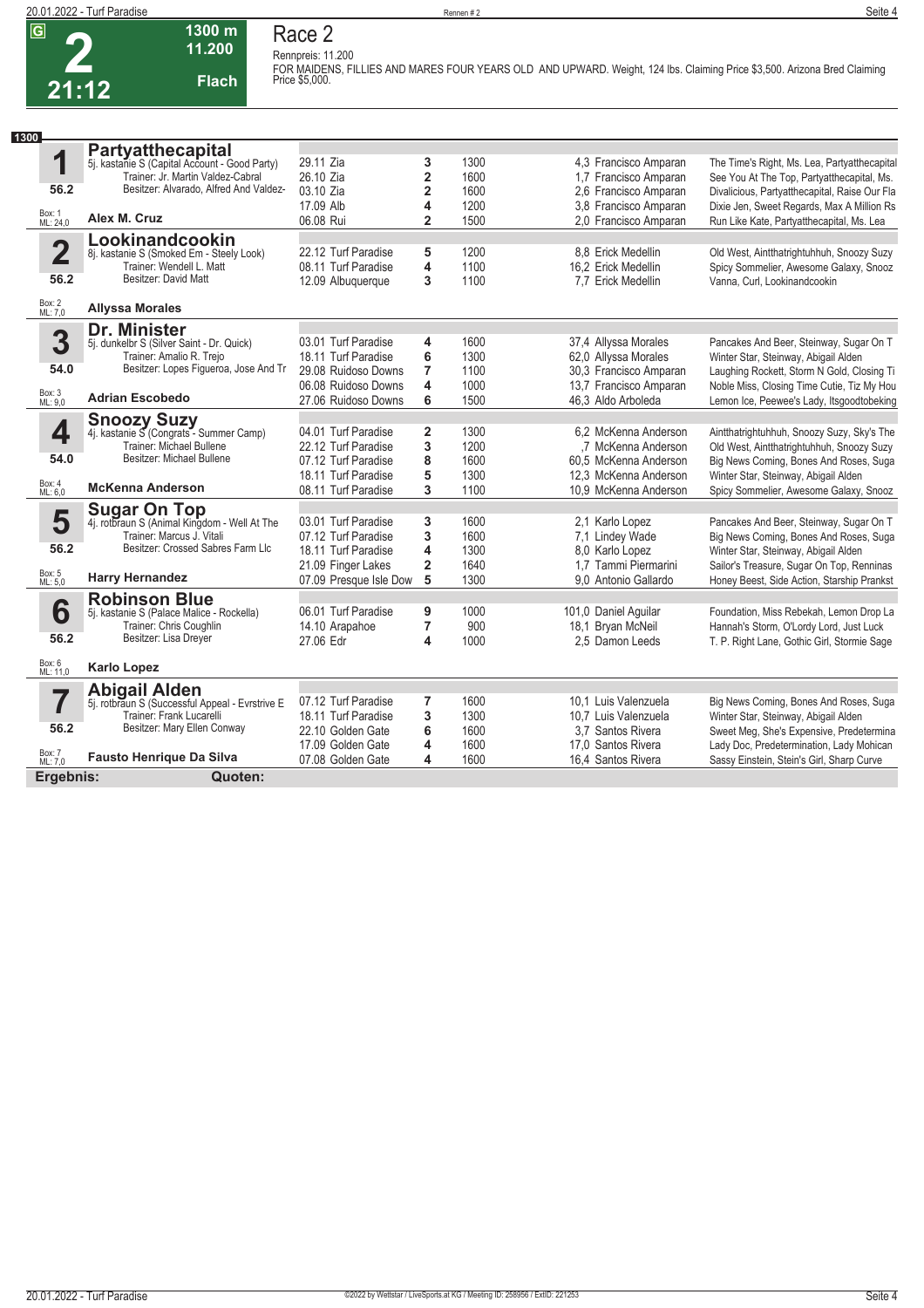| 20.01.2022 - Turf Paradise |          | Seite 5 |
|----------------------------|----------|---------|
|                            | Rennen # |         |

| $\overline{G}$<br>21:44         | $1200 \text{ m}$<br>23.800<br><b>Flach</b>                                                                                                         | Race 3<br>Rennpreis: 23.800                                                              |                     |                              | FOR MAIDENS, THREE YEARS OLD. Weight, 121 lbs. Optional Claiming Price \$30,000.      |                                                                                                                                                                           |
|---------------------------------|----------------------------------------------------------------------------------------------------------------------------------------------------|------------------------------------------------------------------------------------------|---------------------|------------------------------|---------------------------------------------------------------------------------------|---------------------------------------------------------------------------------------------------------------------------------------------------------------------------|
| 1200<br>1                       | <b>The Black Strat</b><br>3j. kastanie W (Star Guitar - Monkah)                                                                                    | 07.12 Turf Paradise                                                                      | 8                   | 1200                         | 5,4 Karlo Lopez                                                                       | Mongolian Memory, Creme De La Chrome,                                                                                                                                     |
| 54.9                            | Trainer: Marcus J. Vitali<br>Besitzer: Crossed Sabres Farm Llc                                                                                     |                                                                                          |                     |                              |                                                                                       |                                                                                                                                                                           |
| Box: 1<br>ML: 11,0              | <b>Karlo Lopez</b>                                                                                                                                 |                                                                                          |                     |                              |                                                                                       |                                                                                                                                                                           |
| $\overline{\mathbf{2}}$<br>54.9 | <b>Bel Ragazzo</b><br>3j. dunkelbr H (Exaggerator - Bricks And Click<br>Trainer: Candelario Villamar<br>Besitzer: Embellished Investments LIc      | 07.12 Turf Paradise                                                                      | 6                   | 1200                         | 4,4 Francisco Garcia                                                                  | Mongolian Memory, Creme De La Chrome,                                                                                                                                     |
| Box: 2<br>ML: 9,0               | <b>Francisco Garcia</b>                                                                                                                            |                                                                                          |                     |                              |                                                                                       |                                                                                                                                                                           |
| 3<br>54.9                       | D Von Tae<br>3j. dunkelbr W (Mr Speaker - Swear Me In)<br>Trainer: Kevin Eikleberry<br>Besitzer: Kevin Eikleberry                                  |                                                                                          |                     |                              |                                                                                       |                                                                                                                                                                           |
| Box: 3<br>ML: 7,0               | Luis A. Valenzuela                                                                                                                                 |                                                                                          |                     |                              |                                                                                       |                                                                                                                                                                           |
| 4<br>54.9                       | <b>Third Wheel</b><br>3j. rotbraun H (Broken Vow - Miz Ida)<br>Trainer: Chad K. Story<br>Besitzer: Inc. H And E Ranch                              |                                                                                          |                     |                              |                                                                                       |                                                                                                                                                                           |
| Box: 4<br>ML: 6,0               | <b>Enrique Garcia</b>                                                                                                                              |                                                                                          |                     |                              |                                                                                       |                                                                                                                                                                           |
| 5<br>54.9                       | Hoya Paranoya<br>3j. kastanie W (Mucho Macho Man - Lost In S<br>Trainer: Ty J. Garrett<br>Besitzer: Hall, Jason R. And Baker, Ste                  | 29.08 Canterbury Park<br>29.07 Canterbury Park                                           | 3<br>$\overline{2}$ | 1100<br>1000                 | 1.6 Dean Butler<br>9.3 Dean Butler                                                    | Bit Coiner, Will The Thrill, Hoya Paranoya<br>Cause I'm Leavin, Hoya Paranoya, Turnsan                                                                                    |
| Box: 5<br>ML: 4,0               | <b>Harry Hernandez</b>                                                                                                                             |                                                                                          |                     |                              |                                                                                       |                                                                                                                                                                           |
| 6<br>54.9                       | <b>Thirsty Kiss</b><br>3j. dunkelbr W (Stay Thirsty - Akiss Forarose)<br>Trainer: Esteban Martinez<br>Besitzer: Esteban Martinez                   | 31.12 Turf Paradise<br>15.12 Turf Paradise<br>22.11 Turf Paradise<br>06.11 Turf Paradise | 2<br>2<br>3<br>3    | 1600<br>1600<br>1500<br>1000 | 6.3 Israel Hernandez<br>2.3 Luis Valenzuela<br>6.3 Luis Valenzuela<br>3,1 Lindey Wade | City At Night, Thirsty Kiss, Stormy Summit<br>Phoenician Ghost, Thirsty Kiss, Pretty Loud<br>Juan Bravo, Trapalis, Thirsty Kiss<br>Hey Now, Godgunsncountry, Thirsty Kiss |
| Box: 6<br>ML: 5,0               | <b>Israel Hernandez</b>                                                                                                                            | 16.09 Canterbury Park                                                                    | 5                   | 1000                         | 13,5 Luis Fuentes                                                                     | Saint Charles, Juan Bravo, Kiss Away                                                                                                                                      |
| 54.9                            | <b>Wind River</b><br>3j. dunkelbr W (Rocky Bar - Will To Win)<br>Trainer: Timothy Mark Gleason<br>Besitzer: Steven Lee Jones                       |                                                                                          |                     |                              |                                                                                       |                                                                                                                                                                           |
| Box: 7<br>ML: 9,0               | <b>Leslie Mawing</b>                                                                                                                               |                                                                                          |                     |                              |                                                                                       |                                                                                                                                                                           |
| 8<br>54.9                       | <b>Captain Cool</b><br>3j. kastanie H (Will Take Charge - Consulting)<br>Trainer: Jr. Bennie L. Woolley<br>Besitzer: Pegasus Stud Llc              | 29.11 Remington Park 10<br>09.11 Remington Park<br>04.08 Prairie Meadows 10              | $\overline{7}$      | 1200<br>1670<br>1670         | 37,9 Tommy Turner<br>60,6 Tommy Turner<br>13,4 Belen Quinonez                         | Avarax, Silent Hero, Quiet Pines<br>Waffle House Kid, Fleet Mitchy, Lookslikeah<br>A Little Edgy, King Jimmy, Kiowa Storm                                                 |
|                                 |                                                                                                                                                    | 24.07 Prairie Meadows 10                                                                 |                     | 1670                         | 4,1 Terry Thompson                                                                    | Rent A Cop, Immigrant Eyes, King Jimmy                                                                                                                                    |
| Box: 8<br>ML: 7,0<br>9<br>54.9  | <b>Lindey Wade</b><br><b>Mr Love Muffin</b><br>3j. rotbraun W (Lotsa Mischief - Cashmere Muf<br>Trainer: Jack McCartney<br>Besitzer: Tawnja Elison | 07.07 Prairie Meadows                                                                    | $\mathbf{2}$        | 1700                         | 12,4 Terry Thompson                                                                   | Devil Himself, Captain Cool, A Little Edgy                                                                                                                                |
| Box: 9<br>ML: 11,0<br>Ergebnis: | Joree L. Scriver<br>Quoten:                                                                                                                        |                                                                                          |                     |                              |                                                                                       |                                                                                                                                                                           |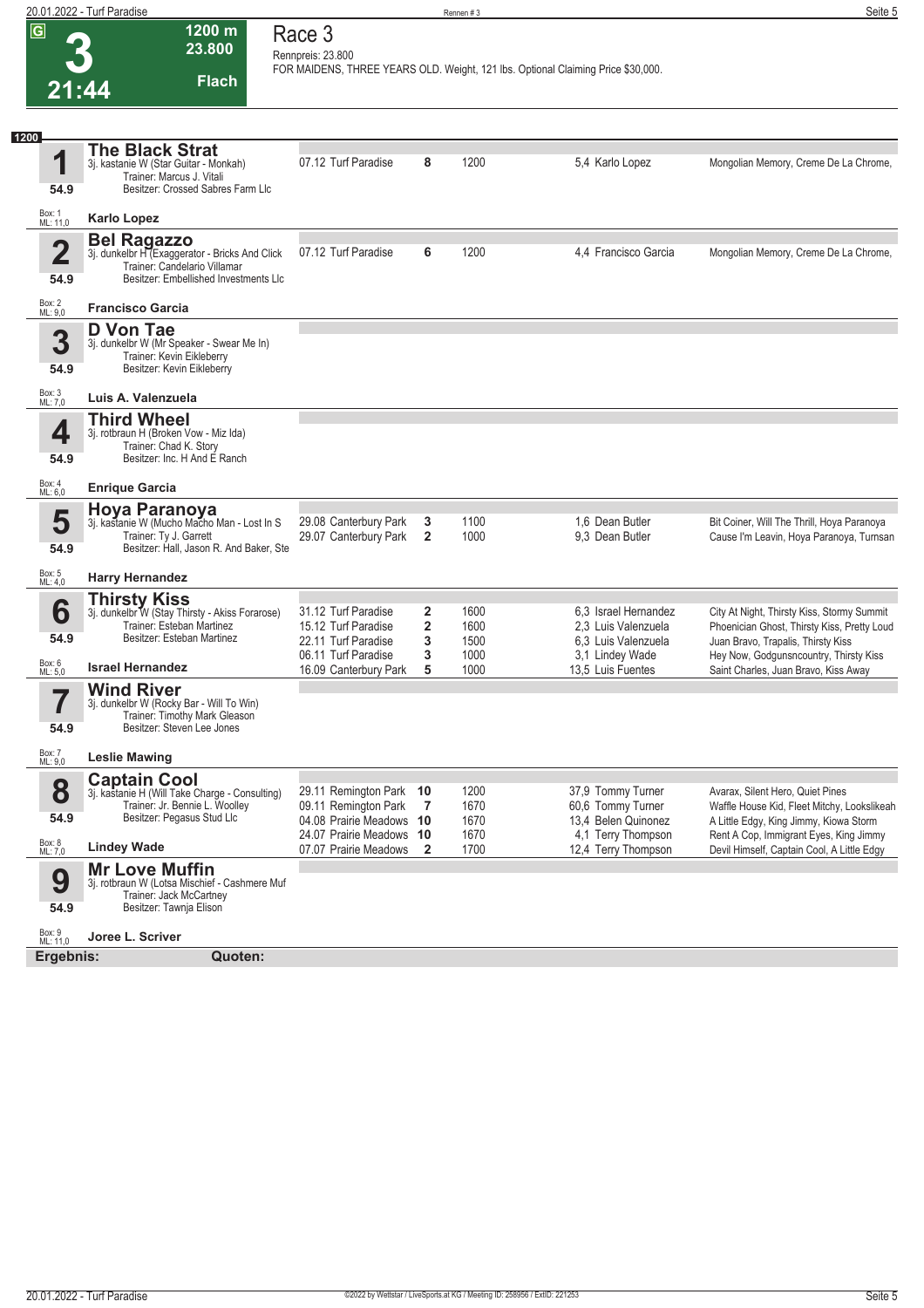

# **Race 4**

**1200 m 11.480** 

**Flach**

**Rennpreis: 11.480** FOR FILLIES AND MARES FOUR YEARS OLD AND UPWARD WHICH HAVE NOT WON A RACE SINCE JULY 20, 2021 OR WHICH<br>HAVE NEVER WON FOUR RACES. Weight, 124 lbs. Claiming Price \$3,000 (Claiming Races For \$2,500 Or Less Not Considered In

| 1200                    |                                                                          |                                        |        |      |                       |                                                                                          |
|-------------------------|--------------------------------------------------------------------------|----------------------------------------|--------|------|-----------------------|------------------------------------------------------------------------------------------|
|                         | <b>Guarding Elk Camp</b><br>4j. dunkelbr S (Coast Guard - Duchess Debbie |                                        |        |      |                       |                                                                                          |
| 1                       |                                                                          | 12.01 Turf Paradise                    | 2      | 1300 | 3,9 Chad Lindsay      | Willing To Burn, Guarding Elk Camp, Thund                                                |
|                         | Trainer: Eliska Kubinova                                                 | 16.12 Turf Paradise                    | 6      | 1600 | 31,0 Harry Hernandez  | If You Want It, Happy Happy Happy, Shes                                                  |
| 56.2                    | Besitzer: Santos Rosales                                                 | 29.11 Turf Paradise                    | 3      | 1200 | 4,9 Harry Hernandez   | My Expression, Dance Fighter, Guarding El                                                |
|                         |                                                                          | 05.11 Turf Paradise                    | 1      | 1300 | 21,6 Harry Hernandez  | Guarding Elk Camp, Red Nova, Fictional                                                   |
| Box: 1<br>ML: 26,0      | Cerapio Figueroa                                                         | 26.09 Emerald Downs                    | 5      | 1200 | 19,8 Wayne Barnett    | Shelby R., Cards N Coffee, Whata Flirt                                                   |
|                         | <b>Trans Mississippi</b>                                                 |                                        |        |      |                       |                                                                                          |
| $\overline{\mathbf{2}}$ | 6j. dunkelbr S (Verrazano - Poon Corner)                                 | 05.01 Turf Paradise                    | 5      | 1300 | 9,8 Karlo Lopez       | Kissable U, Bonita Rapids, Fictional                                                     |
|                         | Trainer: Marcus J. Vitali                                                | 21.12 Turf Paradise                    | 3      | 1200 | 3,2 Lindey Wade       | Red Nova, Lovely Linda, Trans Mississippi                                                |
| 56.2                    | Besitzer: Crossed Sabres Farm Llc                                        | 26.11 Turf Paradise                    | 7      | 1200 | 16,2 Lindey Wade      | Blackberry Lisa, Within The Law, Shesaheat                                               |
|                         |                                                                          | 11.10 Presque Isle Dow                 | 6      | 1200 | 8.6 Pablo Morales     | Genevieve's Z Va, Happy Bee, Limonata                                                    |
| Box: 2<br>ML: 11,0      | <b>Harry Hernandez</b>                                                   | 01.09 Presque Isle Dow                 | 1      | 1200 | 4.0 Pablo Morales     | Trans Mississippi, Zidikai, Classy Lynn                                                  |
|                         | <b>Ize Discreet Rose</b>                                                 |                                        |        |      |                       |                                                                                          |
| 3                       | 7j. rotbraun S (Discreet Cat - Rosby Waves)                              | 30.12 Turf Paradise                    | 4      | 1000 | 18,9 Daniel Aguilar   | Sunshine Emily, Ever Vigilant, C C The Bart                                              |
|                         | Trainer: Chris Coughlin                                                  | 14.12 Turf Paradise                    | 4      | 1000 | 55,4 Daniel Aguilar   | Thechampisfloring, Top Hat High Jinks, C C                                               |
| 56.2                    | Besitzer: Lisa Dreyer                                                    | 13.10 Arapahoe                         | 6      | 1200 | 8.9 Jarred Journet    | Five B C, Snickel Te, Money Inthe Starrs                                                 |
|                         |                                                                          | 06.10 Arapahoe                         | 6      | 1200 | 11.8 Scott Bethke     | Yankee Pride, J's Twostep Beauty, Happy Is                                               |
| Box: 3<br>ML: 16,0      | <b>Daniel Aguilar</b>                                                    | 16.09 Arapahoe                         | 5      | 1200 | 15,4 Scott Bethke     | Ima Final De Buy, Porsumsugaronme, Out                                                   |
|                         |                                                                          |                                        |        |      |                       |                                                                                          |
| 4                       | <b>Linda's Ballet</b>                                                    | 05.01 Turf Paradise                    | 7      | 1300 | 13,9 Israel Hernandez | Kissable U, Bonita Rapids, Fictional                                                     |
|                         | 6j. dunkelbr S (Maclean's Music - Heartless)<br>Trainer: Joe Toye        | 09.12 Turf Paradise                    | 6      | 1600 | 8,6 Israel Hernandez  | Midnight Garden, North Of Eden, Lila's Luck                                              |
| 56.2                    | Besitzer: Rick And Terra Firma Farm K                                    | 26.11 Turf Paradise                    | 6      | 1200 | 16.6 McKenna Anderson | Blackberry Lisa, Within The Law, Shesaheat                                               |
|                         |                                                                          | 25.09 Emerald Downs                    | 6      | 1600 | 6.9 Julien Couton     | Diem Now, A Filly Can Dream, Lookout Tayl                                                |
| Box: 4<br>ML: 13,0      | <b>Israel Hernandez</b>                                                  | 28.08 Emerald Downs                    | 5      | 1600 | 10.0 McKenna Anderson | City Steel, Master Recovery, Guardingthem                                                |
|                         |                                                                          |                                        |        |      |                       |                                                                                          |
|                         | Izzy B                                                                   | 12.01 Turf Paradise                    | 4      | 1300 | 31,4 Kenneth Deonauth |                                                                                          |
| 5                       | 5j. rotbraun S (Top Hit - Sasha B)<br>Trainer: Priscilla Leon            | 30.12 Turf Paradise                    | 9      | 1000 | 19.3 Israel Hernandez | Willing To Burn, Guarding Elk Camp, Thund<br>Sunshine Emily, Ever Vigilant, C C The Bart |
| 56.2                    | Besitzer: Steven Gallegos                                                | 06.12 Turf Paradise                    | 7      | 900  | 15,5 Leslie Mawing    | Out Of The Sky, Naughty Swagger, Your Ad                                                 |
|                         |                                                                          | 07.07 Azd                              | 5      | 1100 | 2.5 Keivan Serrano    | A Card Short, Call Your Bluff, Blackberry Lis                                            |
| Box: 5<br>ML: 13,0      | Kenneth P. Deonauth                                                      | 23.06 Azd                              | 3      | 1200 | 5.3 Francisco Garcia  | Parawan, Madison's Quarters, Izzy B                                                      |
|                         |                                                                          |                                        |        |      |                       |                                                                                          |
|                         | <b>Thunder Woman</b>                                                     | 12.01 Turf Paradise                    |        | 1300 | 2,2 Harry Hernandez   | Willing To Burn, Guarding Elk Camp, Thund                                                |
| 6                       | 6j. rotbraun S (Acclamation - Ring True)<br>Trainer: Justin R. Evans     | 30.12 Turf Paradise                    | 3<br>6 | 1000 | 4,5 Harry Hernandez   | Sunshine Emily, Ever Vigilant, C C The Bart                                              |
| 56.2                    | Besitzer: Justin R. Evans                                                | 08.12 Turf Paradise                    |        | 1000 | 3.9 Luis Valenzuela   |                                                                                          |
|                         |                                                                          |                                        | 6<br>5 | 1200 | 12,7 Santos Rivera    | Delightful Hips, Bella's Back, Grazen Valor                                              |
| Box: 6<br>ML: 45,0      | Alex M. Cruz                                                             | 13.11 Golden Gate<br>22.10 Golden Gate | 4      | 1100 | 1.8 Santos Rivera     | Heat Seeking Leta, Concise Advice, Sojourn                                               |
|                         |                                                                          |                                        |        |      |                       | Somara, Heat Seeking Leta, Jan Jan Can                                                   |
|                         | <b>Summer Love</b>                                                       |                                        |        |      |                       |                                                                                          |
|                         | 5j. rotbraun S (Summer Front - Feline Flatline)                          | 21.12 Turf Paradise                    | 4      | 1200 | 29,7 Luis Valenzuela  | Red Nova, Lovely Linda, Trans Mississippi                                                |
| 56.2                    | Trainer: M. L. Pierce<br>Besitzer: Purple Rose Ranch                     | 23.11 Turf Paradise                    | 7      | 900  | 21,6 Luis Valenzuela  | Ever Vigilant, Parawan, Old Toy                                                          |
|                         |                                                                          | 05.11 Turf Paradise                    | 8      | 1300 | 10.0 Luis Valenzuela  | Guarding Elk Camp, Red Nova, Fictional                                                   |
| Box: 7                  | Luis A. Valenzuela                                                       | 08.10 Remington Park                   | 7      | 1700 | 7,3 Lindey Wade       | Little Miss Belle, Saturday Service, Saburai                                             |
| ML: 6,0                 |                                                                          | 23.09 Remington Park                   | 8      | 1100 | 7,5 Ramon Vazquez     | Unexpected Storm, Little Sure Shot, Dancin                                               |
|                         | <b>Sleigh Ride</b>                                                       |                                        |        |      |                       |                                                                                          |
| 8                       | 8j. dunkelbr S (Algorithms - Christmas Ship)                             | 21.12 Turf Paradise                    | 8      | 1200 | 23,7 Daniel Aguilar   | Red Nova, Lovely Linda, Trans Mississippi                                                |
|                         | Trainer: Bryce Gale<br>Besitzer: Jeanne Gale                             | 29.11 Turf Paradise                    | 8      | 1200 | 13,2 Daniel Aguilar   | Laugharoo, Thechampisfloring, Aries                                                      |
| 56.2                    |                                                                          | 06.11 Turf Paradise                    | 6      | 1200 | 32,9 Daniel Aquilar   | Moreisbetter, Supah Sista, Blackberry Lisa                                               |
|                         |                                                                          | 10.03 Turf Paradise                    | 5      | 1300 | 5,3 Keivan Serrano    | My Little River, You Got This, Love Solution                                             |
| Box: 8<br>ML: 13,0      | <b>Allyssa Morales</b>                                                   | 24.02 Turf Paradise                    | 5      | 1200 | 9,7 Keivan Serrano    | Singing Nicole, Teaspoon Of Pepper, Black                                                |
|                         | <b>My Funny Gal</b>                                                      |                                        |        |      |                       |                                                                                          |
| 9                       | 10j. kastanie S (Sharp Humor - Spencers Stor                             | 14.12 Turf Paradise                    | 5      | 1000 | 26,9 Kyle Carter      | Thechampisfloring, Top Hat High Jinks, C C                                               |
|                         | Trainer: Shannon Simpson                                                 | 29.11 Turf Paradise                    | 6      | 1200 | 5.4 Kyle Carter       | My Expression, Dance Fighter, Guarding El                                                |
| 56.2                    | Besitzer: Cameron Simpson McVay                                          | 16.11 Turf Paradise                    | 2      | 1100 | 36,5 Kyle Carter      | Blackberry Lisa, My Funny Gal, Sunshine E                                                |
|                         |                                                                          | 15.09 Azd                              | 3      | 1200 | 15.8 Aaron Belloc     | Blackberry Lisa, Windi's Moment, My Funny                                                |
| Box: 9<br>ML: 9,0       | <b>Fausto Henrique Da Silva</b>                                          | 25.08 Azd                              | 4      | 1200 | 3.8 Travis Wales      | King Lebron, Thirty Seconds Out, Outlaw By                                               |
| Ergebnis:               | Quoten:                                                                  |                                        |        |      |                       |                                                                                          |
|                         |                                                                          |                                        |        |      |                       |                                                                                          |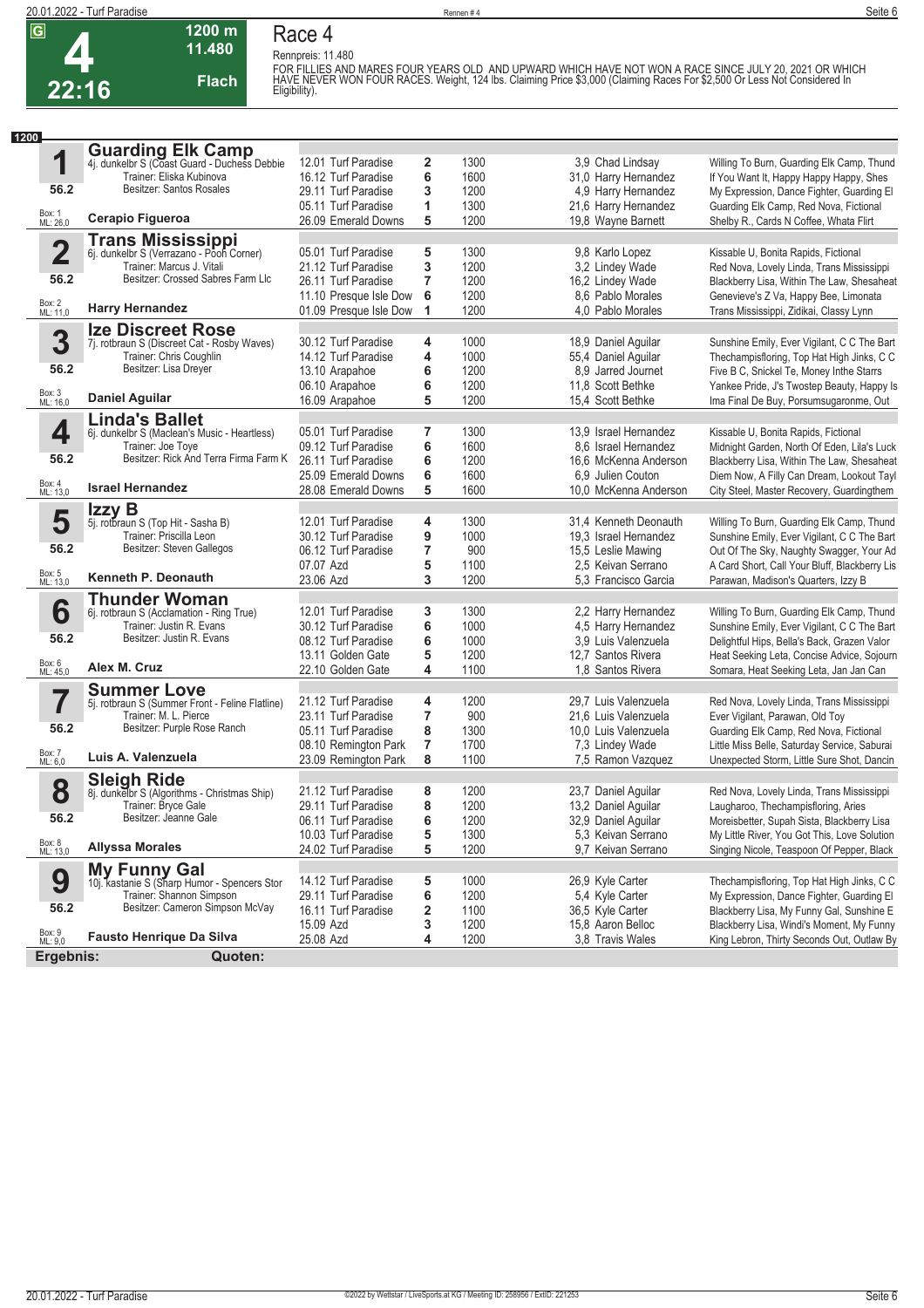

#### **1300 m 15.120 Flach Race 5**

**Rennpreis: 15.120 FOR FILLIES AND MARES FOUR YEARS OLD AND UPWARD WHICH HAVE NEVER WON TWO RACES. Weight, 124 lbs. Claiming Price \$8,500. Arizona Bred Claiming Price \$10,000.** 

| 1300               |                                                                             |                                          |                         |      |                        |                                                                                     |
|--------------------|-----------------------------------------------------------------------------|------------------------------------------|-------------------------|------|------------------------|-------------------------------------------------------------------------------------|
|                    | <b>Mischief Mama</b>                                                        |                                          |                         |      |                        |                                                                                     |
| 1                  | 4j. dunkelbr S (Lotsa Mischief - Mame's Flame                               | 23.12 Turf Paradise                      | 5                       | 1200 | 9.1 Karlo Lopez        | Sundance Star, Ms Michelle, Charmant E                                              |
|                    | Trainer: Dan L. McFarlane                                                   | 02.12 Turf Paradise                      | 6                       | 1200 | 5.4 Glenn Corbett      | Mulligan, Get'em Tiger, Charmant E                                                  |
| 56.2               | Besitzer: McFarlane, Dan L. And Schu                                        | 18.11 Turf Paradise                      | 6                       | 1600 | 11,8 Israel Hernandez  | Wind Tartare, Galileta, Red Venus                                                   |
|                    |                                                                             | 09.11 Turf Paradise                      | 5                       | 1200 | 4,5 Glenn Corbett      | Single Lady, With Thatbeingsaid, Second Gr                                          |
| Box: 1<br>ML: 9,0  | <b>Lindey Wade</b>                                                          | 24.09 Prairie Meadows                    | $\overline{\mathbf{2}}$ | 1200 | 30,7 Glenn Corbett     | Sugar Shack Queen, Mischief Mama, A Girl                                            |
|                    |                                                                             |                                          |                         |      |                        |                                                                                     |
| $\overline{2}$     | <b>Eldorado Dream</b>                                                       | 11.11 Turf Paradise                      | 5                       | 1000 | 28,6 Karlo Lopez       | Tribal Bid, Our Little Tiger, Mulligan                                              |
|                    | 4j. dunkelbr S (Congrats - Sandora)<br>Trainer: Simon J. Buechler           | 27.08 Albuquerque                        | 6                       | 1200 | 30,6 Enrique Gomez     | Little Samurai, Selection Park, Quick To Fus                                        |
| 56.2               | Besitzer: Dilly Dilly Racing                                                |                                          |                         | 900  | 9.3 Enrique Gomez      |                                                                                     |
|                    |                                                                             | 14.05 Sunray Park<br>19.04 Turf Paradise | 5                       | 1200 | 35,9 Jimmy Coates      | Marking Time, Revenoor Woman, Nova Star<br>My First Pearl, Smooth Rithms, Nova Star |
| Box: 2<br>ML: 7,0  | <b>Karlo Lopez</b>                                                          | 15.03 Turf Paradise                      | 10<br>6                 | 1200 |                        |                                                                                     |
|                    |                                                                             |                                          |                         |      | 7,3 Luis Fuentes       | Pirates Cross, My First Pearl, Tiz Tenacious                                        |
|                    | <b>She's So Bad</b>                                                         |                                          |                         |      |                        |                                                                                     |
| 3                  | 7j. dunkelbr S (Fusaichi Zenon - Spooky Night)                              | 30.08 Albuquerque                        | 9                       | 1600 | 6.4 Tracy Hebert       | Ramblin Touch, War Paint Brave, Stellarsbl                                          |
|                    | Trainer: lii Anthony Blea                                                   | 14.08 Albuquerque                        | 3                       | 1300 | 5,1 Tracy Hebert       | Triggered, Pretty Prado, She's So Bad                                               |
| 56.2               | Besitzer: LIc E J Farm                                                      | 20.07 Albuquerque                        | 3                       | 1300 | 13,0 Enrique Garcia    | Hollywood Bobbie, Bright Stella, She's So B                                         |
|                    |                                                                             | 03.07 Albuquerque                        | $\overline{7}$          | 1100 | 35,1 Enrique Garcia    | Follow The Gold, Mindofmyown, Talk About                                            |
| Box: 3<br>ML: 21,0 | <b>Crystal Conning</b>                                                      | 18.11 Zia Park                           | 6                       | 1300 | 7,0 Alejandro Medellin | Zilly, McAdoo, Storm Shaker                                                         |
|                    | <b>You Never Call</b>                                                       |                                          |                         |      |                        |                                                                                     |
| 4                  | 4j. rotbraun S (Dialed In - Amorously)                                      | 11.01 Turf Paradise                      | 7                       | 1600 | 3,5 Daniel Vergara     | Stars Of Bluegrass, Paige Runner, Copper                                            |
|                    | Trainer: Justin R. Evans                                                    | 26.11 Penn National                      | 6                       | 1200 | .7 William Otero       | Moonsafe, Majestic Greeley, Gray Royality                                           |
| 56.2               | Besitzer: Stable H. M. A.                                                   | 10.11 Penn National                      | 1                       | 1200 | 1,3 William Otero      | You Never Call, Special Freedom, Tak E La                                           |
|                    |                                                                             | 16.10 Laurel Park                        | 4                       | 1400 | ,9 Angel Cruz          | Long Distance Love, Special Freedom, Secr                                           |
| Box: 4<br>ML: 55,0 | Daniel P. Vergara                                                           | 22.09 Penn National                      | $\overline{2}$          | 1670 | ,7 Angel Rodriguez     | Aldina, You Never Call, Farmavet                                                    |
|                    | <b>Ms Michelle</b>                                                          |                                          |                         |      |                        |                                                                                     |
| 5                  | 4j. rotbraun S (Creative Cause - Lemons On T                                | 04.01 Turf Paradise                      | 6                       | 1500 | 7.9 Franklin Ceballos  | Prance, B J's Spirit, Fortheloveoflydia                                             |
|                    | Trainer: Rafael S. Barraza                                                  | 23.12 Turf Paradise                      | $\overline{\mathbf{2}}$ | 1200 | 10.3 Franklin Ceballos | Sundance Star, Ms Michelle, Charmant E                                              |
| 56.2               | Besitzer: Heinz J. Steinmann                                                | 24.11 Turf Paradise                      | 7                       | 1200 | 6,6 Karlo Lopez        | With Thatbeingsaid, Holy Tutta Bella, Compl                                         |
|                    |                                                                             | 08.09 Azd                                | 3                       | 1200 | 4,6 Travis Wales       | Burnadebt, Boogie Two Shoes, Ms Michelle                                            |
| Box: 5<br>ML: 35,0 | Luis A. Valenzuela                                                          | 21.07 Azd                                | 4                       | 1600 | 12,9 Enrique Garcia    | Ms Sally, Reign Of Fire, Boogie Two Shoes                                           |
|                    |                                                                             |                                          |                         |      |                        |                                                                                     |
|                    | <b>Candy Runner</b>                                                         | 27.12 Turf Paradise                      |                         |      | 53,9 Kenneth Deonauth  |                                                                                     |
| 6                  | 4j. dunkelbr S (Candy Ride - Hearts On Fire)<br>Trainer: Jr. Larry D. Scott |                                          | 4                       | 1600 |                        | Big Andy, Golden Goddess, Earlynthemorn                                             |
| 56.2               | Besitzer: Az Sunset Racing Stables                                          | 16.11 Turf Paradise                      | 4                       | 900  | 2.8 Jose Zunino        | Madigan Squeeze, Uh Oh Lucy, War Maide                                              |
|                    |                                                                             | 05.11 Golden Gate                        | 1                       | 1000 | 2,7 Assael Espinoza    | Candy Runner, Elle Victoire, Girl Can Fly                                           |
|                    | Keivan Serrano                                                              | 17.10 Santa Anita                        | 8                       | 1200 | 14,4 Abdul Alsagoor    | Scream And Shout, Lunatic, B'esame Me M                                             |
| Box: 6<br>ML: 21,0 |                                                                             | 18.09 Lrc                                | 5                       | 1200 | 1,9 Abel Cedillo       | Mongolian Panther, Optimas, Dorita's Happ                                           |
|                    | <b>Smiling Spirit</b>                                                       |                                          |                         |      |                        |                                                                                     |
|                    | 7j. rotbraun S (Smiling Tiger - Spiritwalker)                               | 01.01 Golden Gate                        | 2                       | 1100 | 5.8 Ruben Fuentes      | Crown Kitten, Smiling Spirit, Chirp                                                 |
|                    | Trainer: Shannon Simpson                                                    | 10.12 Golden Gate                        | 4                       | 1600 | 5,9 Assael Espinoza    | Dirt Flirt, Casino Games, Loretta                                                   |
| 56.2               | Besitzer: Cameron Simpson McVay                                             | 13.11 Golden Gate                        | 5                       | 1200 | 3,0 Assael Espinoza    | Smiling Spirit, Big Passion, Wine At Sunset                                         |
|                    |                                                                             | 05.11 Golden Gate                        | 5                       | 1200 | 7.0 Francisco Monrov   | Lagatha, Liam's Secret, Traffic Stopper                                             |
| Box: 7<br>ML: 45,0 | <b>Fausto Henrique Da Silva</b>                                             | 22.10 Golden Gate                        | 5                       | 1000 | 14,5 Francisco Monroy  | Allie's Pal, Phantom Indian, Austrian Navy                                          |
|                    | Le Tub                                                                      |                                          |                         |      |                        |                                                                                     |
| 8                  | 5j. rotbraun S (Bodemeister - Past Twilight)                                | 02.12 Turf Paradise                      | 4                       | 1200 | 5,7 Brayan Pena        | Mulligan, Get'em Tiger, Charmant E                                                  |
|                    | Trainer: Jr. Jose Silva                                                     | 11.11 Turf Paradise                      | 6                       | 1000 | 2,0 Brayan Pena        | Tribal Bid, Our Little Tiger, Mulligan                                              |
| 56.2               | Besitzer: Sayjay Racing Llc                                                 | 01.09 Canterbury Park                    | 5                       | 1200 | 5,0 Luis Negron        | Girls A Bullet, Owen's Pleasure, Princess Li                                        |
|                    |                                                                             | 18.08 Canterbury Park                    | 1                       | 1000 | ,6 Luis Negron         | Le Tub, Fortheloveoflydia, Lady Churchill                                           |
| Box: 8<br>ML: 6,0  | <b>Harry Hernandez</b>                                                      | 27.09 Santa Anita                        | 5                       | 1100 | 2,2 Umberto Rispoli    | Acting Out, Superstition, Vegas Palm                                                |
|                    | <b>Trinni Sunset</b>                                                        |                                          |                         |      |                        |                                                                                     |
| 9                  | 6j. dunkelbr S (Trinniberg - Golden Sunset)                                 | 13.12 Mountaineer                        | 4                       | 1200 | 54,8 Alexander Bendezu | Jungle Goddess, Perfect Peach, Doms Lady                                            |
|                    | Trainer: Johnathon Feron                                                    | 01.12 Mountaineer                        | 5                       | 1000 | 80,3 Victor Severino   | Blue Rockette, Eye Have Candy, Hello My                                             |
| 56.2               | Besitzer: Feron, Johnathon And Jehalu                                       | 16.11 Mountaineer                        | 7                       | 1200 | 42,0 Marco Ccamaque    | Oak Creek Canyon, Blue Rockette, Saint Pa                                           |
|                    |                                                                             | 19.10 Mountaineer                        | 7                       | 1200 | 59,5 Brandon Tapara    | Carismatica, St. Louie Arch, Illusions Of Lov                                       |
| Box: 9<br>ML: 13,0 | <b>Neville Stephenson</b>                                                   | 28.09 Mountaineer                        | 3                       | 1200 | 48,9 Marco Ccamaque    | Shellphone, Hellcat Warrior, Trinni Sunset                                          |
| Ergebnis:          | Quoten:                                                                     |                                          |                         |      |                        |                                                                                     |
|                    |                                                                             |                                          |                         |      |                        |                                                                                     |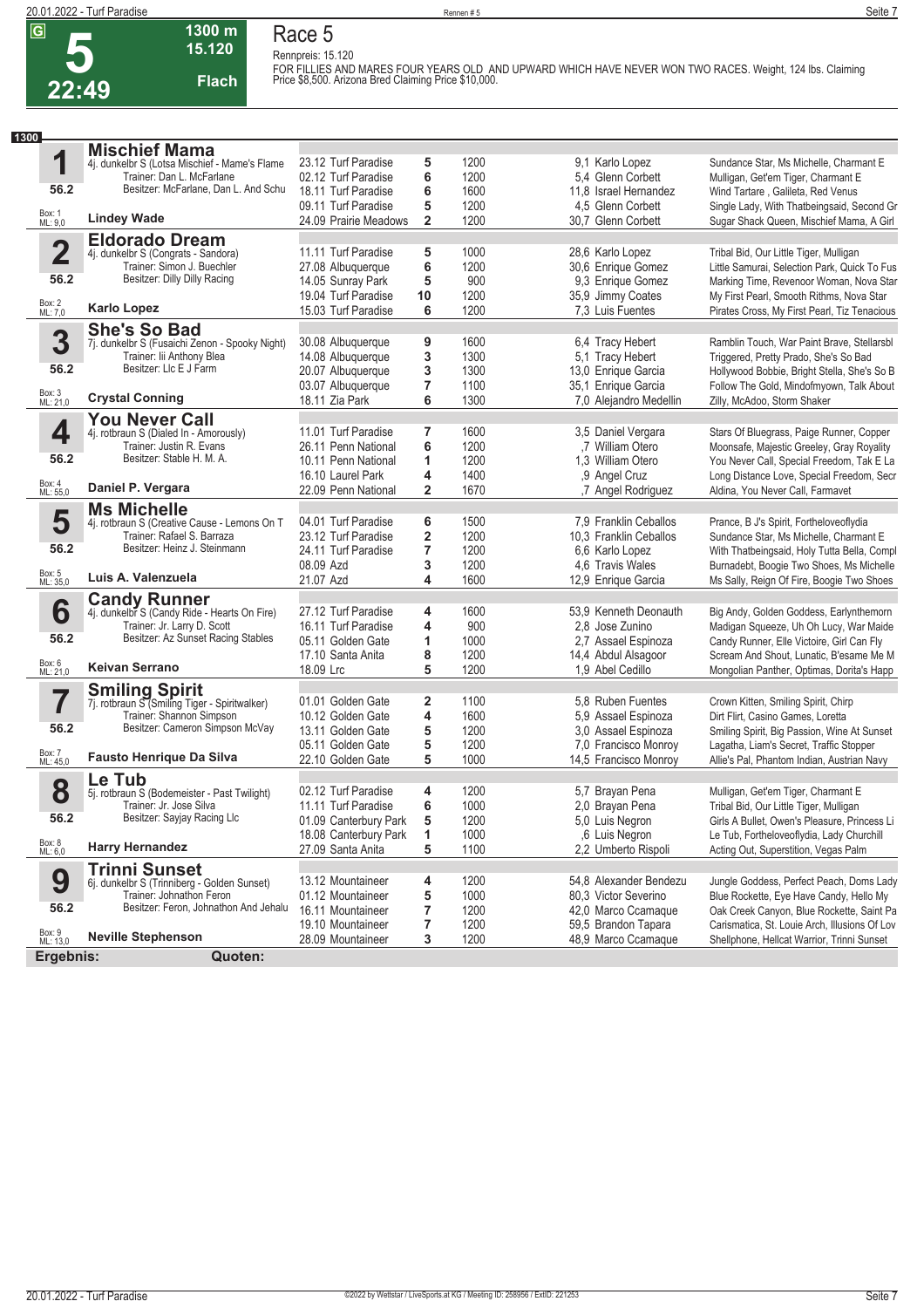**Race 6 Rennpreis: 13.020**



# **13.020 Flach**

**1200 m**

FOR FOUR YEAR OLDS AND UPWARD WHICH HAVE STARTED FOR A CLAIMING PRICE OF \$3,000 OR LESS IN 2021 - 2022 OR<br>CLAIMING PRICE \$5,000. Weight, 124 lbs. Non-winners Of A Race Since December 20 Allowed 2 lbs. Claiming Price \$5,000

| 1200                    |                                                                         |                       |                         |      |                       |                                               |
|-------------------------|-------------------------------------------------------------------------|-----------------------|-------------------------|------|-----------------------|-----------------------------------------------|
|                         | <b>Saved By Zero</b>                                                    |                       |                         |      |                       |                                               |
| 1                       | 9j. grau/bra W (Half Ours - Crypto Note)                                | 12.01 Turf Paradise   | 3                       | 1000 | 11,2 Alex Cruz        | Prince Ali, Rickey B, Saved By Zero           |
|                         | Trainer: Jr. Jose Silva                                                 | 21.12 Turf Paradise   | 3                       | 1000 | 3.4 Alex Cruz         | Squared Straight, Awesome Image, Saved        |
| 55.3                    | Besitzer: Jr. Jose Silva                                                | 15.12 Turf Paradise   | 8                       | 1200 | 2.2 Alex Cruz         | Golden Tiger, Christine's Jack, Parley Street |
|                         |                                                                         | 07.12 Turf Paradise   | 2                       | 900  | 1.1 Alex Cruz         | Georgian Road, Saved By Zero, Squared St      |
| Box: 1<br>ML: 9,0       | Alex M. Cruz                                                            | 01.12 Turf Paradise   | $\overline{2}$          | 1100 | 1,3 Alex Cruz         | Reelfoot, Saved By Zero, J Serino             |
|                         | <b>Tiz Manny</b>                                                        |                       |                         |      |                       |                                               |
| $\overline{\mathbf{2}}$ | 6j. dunkelbr W (Slew's Tiznow - Cheese Danis                            | 11.01 Turf Paradise   | 1                       | 1300 | ,6 Cerapio Figueroa   | Tiz Manny, Royal Seeker, Wild Wild Kingdo     |
|                         | Trainer: Eliska Kubinova                                                | 29.12 Turf Paradise   | 5                       | 1600 | 15,8 Cerapio Figueroa | Cats Touch, Six Point Rack, No Supah For      |
| 56.2                    | Besitzer: Lusk, Gary, Lusk, Deborah A                                   | 13.12 Turf Paradise   | 1                       | 1300 | 3,8 Cerapio Figueroa  | Tiz Manny, Grey Point, Rousing Rubble         |
|                         |                                                                         | 02.12 Turf Paradise   | $\overline{\mathbf{2}}$ | 1300 | 4,6 Cerapio Figueroa  | Golden Tiger, Tiz Manny, Grey Point           |
| Box: 2<br>ML: 13,0      | Cerapio Figueroa                                                        | 19.11 Turf Paradise   | 3                       | 900  | 2,3 Cerapio Figueroa  | Jazz Town, Sizzling Evening, Tiz Manny        |
|                         | <b>Nevadan</b>                                                          |                       |                         |      |                       |                                               |
| 3                       | 9j. rotbraun W (Mesa Thunder - Cinderella Lib                           | 12.01 Turf Paradise   | 10                      | 1000 | 5.4 Karlo Lopez       | Prince Ali, Rickey B, Saved By Zero           |
|                         | Trainer: Alfredo Asprino                                                | 09.12 Turf Paradise   | 3                       | 1000 | 1.5 Franklin Ceballos | Sombra Negra, Bedrock, Nevadan                |
| 55.3                    | Besitzer: Alfredo Asprino                                               | 23.11 Turf Paradise   | 1                       | 900  | 1.8 Franklin Ceballos | Nevadan, Omache Kid, Uncle Goyle              |
|                         |                                                                         | 08.11 Turf Paradise   | $\overline{\mathbf{2}}$ | 1200 | 3,3 Karlo Lopez       | Gray Admiral, Nevadan, Union Brother          |
| Box: 3<br>ML: 13,0      | <b>Karlo Lopez</b>                                                      | 14.09 Azd             | 1                       | 1200 | 5,3 Kevin Carbajal    | Nevadan, Mr View, Mystic Reality              |
|                         | Dyna Cat                                                                |                       |                         |      |                       |                                               |
| 4                       | 7j. rotbraun W (Second In Command - Fable A                             | 14.12 Turf Paradise   | 8                       | 1300 | 9.2 Allyssa Morales   | Tapit At Midnight, Press Briefing, King Lebro |
|                         | Trainer: Rudy D. Ybarra                                                 | 22.11 Turf Paradise   | 6                       | 1600 | 25,2 Michael Ybarra   | Cats Touch, Kona Coast, No Supah For Yo       |
| 55.3                    | Besitzer: Sammy Cardenas                                                | 08.11 Turf Paradise   | 8                       | 1200 | 30,2 Michael Ybarra   | Gray Admiral, Nevadan, Union Brother          |
|                         |                                                                         | 08.09 Azd             | 4                       | 1100 | 4,2 Michael Ybarra    | Put Your Pants On, Nevadan, Mr View           |
| Box: 4<br>ML: 21,0      | <b>Allyssa Morales</b>                                                  | 01.09 Azd             | 1                       | 1200 | 4.3 Michael Ybarra    | Dyna Cat, Nevadan, Capital Reef               |
|                         |                                                                         |                       |                         |      |                       |                                               |
| 5                       | <b>Passed By Paul</b><br>8j. rotbraun W (Colonel John - Friendofthefami | 04.01 Turf Paradise   | 3                       | 1600 | 4.1 Jose Zunino       | Christine's Jack, More Honor, Passed By Pa    |
|                         | Trainer: Miguel L. Hernandez                                            | 20.12 Turf Paradise   | 5                       | 1600 | 5.3 Jose Zunino       | My Cowboy, More Honor, Playoff Bound          |
| 55.3                    | Besitzer: Ernest L. Harman                                              | 07.12 Turf Paradise   | 1                       | 1500 | 7.0 Jose Zunino       | Passed By Paul, Thirty Seconds Out, Them      |
|                         |                                                                         | 24.11 Turf Paradise   | 4                       | 1600 | 12,4 Enrique Garcia   | Shinny, Fullbridledphantom, We're Just Sayi   |
| Box: 5<br>ML: 7,0       | <b>Francisco Garcia</b>                                                 | 16.11 Turf Paradise   | 1                       | 1600 | 1,9 Luis Colon        | Passed By Paul, Spirit Mission, Kenzou's R    |
|                         |                                                                         |                       |                         |      |                       |                                               |
|                         | <b>More Honor</b>                                                       |                       |                         |      |                       |                                               |
| 6                       | 7j. dunkelbr W (More Than Ready - Jeanne's                              | 04.01 Turf Paradise   | 2                       | 1600 | 6,5 Harry Hernandez   | Christine's Jack, More Honor, Passed By Pa    |
| 55.3                    | Trainer: Mary Tate<br>Besitzer: Dawn Spillman                           | 20.12 Turf Paradise   | $\overline{\mathbf{2}}$ | 1600 | 21,5 Harry Hernandez  | My Cowboy, More Honor, Playoff Bound          |
|                         |                                                                         | 26.11 Turf Paradise   | 4                       | 1300 | 19,9 Alex Anaya       | Paper Boy, Parley Street, Devil's Teeth       |
| Box: 6<br>ML: 6,0       | Jose Luis Zunino                                                        | 01.11 Grp             | 1                       | 1000 | 2,9 Alex Anaya        | More Honor, Fort Lewis Rivers, Boy Howdy      |
|                         |                                                                         | 05.10 Grp             | $\overline{\mathbf{2}}$ | 1000 | 3.0 McKenna Anderson  | Tristram Speaker, More Honor, Starboard Li    |
|                         | <b>Cougar Country</b><br>10j. kastanie W (D'wildcat - Frée To Soar)     |                       |                         |      |                       |                                               |
|                         |                                                                         | 30.12 Turf Paradise   | 7                       | 1100 | 8.1 Israel Hernandez  | Christine's Jack, Devil's Teeth, Wrath        |
| 55.3                    | Trainer: Jr. O. A. Martinez<br>Besitzer: Walter Luedtke                 | 18.11 Turf Paradise   | 8                       | 1200 | 3.0 Israel Hernandez  | Mystic Reality, Gray Admiral, C Dub           |
|                         |                                                                         | 16.10 Arapahoe        | 1                       | 1100 | 2.3 Julien Couton     | Cougar Country, King Parker, Fly First Clas   |
| Box: 7<br>ML: 16,0      | <b>Lindey Wade</b>                                                      | 06.10 Arapahoe        | 2<br>$\overline{2}$     | 1200 | 2.5 Nathan Haar       | King Parker, Cougar Country, Wrath            |
|                         |                                                                         | 15.09 Arapahoe        |                         | 1200 | 2,4 Nathan Haar       | Wrath, Cougar Country, War Eagle's Return     |
|                         | <b>Coastline Sermon</b>                                                 |                       |                         |      |                       |                                               |
| 8                       | 5j. rotbraun W (Rousing Sermon - Coastal Ski                            | 04.01 Turf Paradise   | 1                       | 1300 | 4,4 Leslie Mawing     | Coastline Sermon, Kenzou's Rhythm, Blank      |
| 56.2                    | Trainer: Miguel A. Jimenez<br>Besitzer: Rick Tappe                      | 20.12 Turf Paradise   | $\overline{\mathbf{2}}$ | 1000 | 14,8 Leslie Mawing    | Vidaks Back, Coastline Sermon, Al Rhythm      |
|                         |                                                                         | 17.11 Turf Paradise   | 6                       | 1200 | 4,8 Luis Valenzuela   | Chill Haze, Hermano, A New Trend              |
|                         |                                                                         | 27.10 Mountaineer     | 6                       | 1100 | 4.7 Charle Oliveros   | Freedonia, Swither's Shortcut, So Caught U    |
| Box: 8<br>ML: 16,0      | <b>Leslie Mawing</b>                                                    | 17.10 Mountaineer     | 3                       | 1000 | 6,8 Noel Vigil        | Gran City, Shacklefords Storm, Coastline S    |
|                         | <b>Union Brother</b>                                                    |                       |                         |      |                       |                                               |
| 9                       | 6j. rotbraun W (Linchpin - Cablegram)                                   | 10.01 Turf Paradise   | 1                       | 1300 | 1.1 Jose Zunino       | Union Brother, Lover Boy Bob, Harrovian       |
|                         | Trainer: Justin R. Evans                                                | 15.12 Turf Paradise   | 4                       | 1300 | 4,4 Harry Hernandez   | Brother Robert, Wake Up Call, Cause And E     |
| 56.2                    | Besitzer: Evans, Justin R. And Miller, P.                               | 16.11 Turf Paradise   | 2                       | 1500 | 3.6 Jose Zunino       | Fire When Ready, Union Brother, No Harbor     |
|                         |                                                                         | 08.11 Turf Paradise   | 3                       | 1200 | 2.0 Jose Zunino       | Gray Admiral, Nevadan, Union Brother          |
| Box: 9<br>ML: 4,0       | <b>Harry Hernandez</b>                                                  | 10.10 Zia Park        | 1                       | 1200 | 4.3 Roimes Chirinos   | Union Brother, Please The Court, Nice Work    |
|                         | <b>Christine's Jack</b>                                                 |                       |                         |      |                       |                                               |
| 1                       | 6j. rotbraun W (Musketier - Kissamee Glitter)                           | 04.01 Turf Paradise   | 1                       | 1600 | .8 Joree Scriver      | Christine's Jack, More Honor, Passed By Pa    |
|                         | Trainer: Michael Bullene                                                | 30.12 Turf Paradise   | 1                       | 1100 | 1,7 Joree Scriver     | Christine's Jack, Devil's Teeth, Wrath        |
| 56.2                    | Besitzer: Jaqueline Smith                                               | 15.12 Turf Paradise   | 2                       | 1200 | 2,5 Joree Scriver     | Golden Tiger, Christine's Jack, Parley Street |
|                         |                                                                         | 02.12 Turf Paradise   | 3                       | 1600 | 3.2 Joree Scriver     | Gray Admiral, Candy Wompus, Christine's J     |
| Box: 10<br>ML: 5,0      | Joree L. Scriver                                                        | 18.11 Turf Paradise   | $\overline{\mathbf{2}}$ | 1600 | 5,4 Joree Scriver     | Top Of The Game, Christine's Jack, Paper      |
|                         | <b>Concur</b>                                                           |                       |                         |      |                       |                                               |
| 1                       | 7j. rotbraun W (Curlin - Dyning Out)                                    | 31.12 Turf Paradise   | 3                       | 1100 | 5.0 Alex Cruz         | Hermano, Franklyenergized, Concur             |
|                         | Trainer: Eliska Kubinova                                                | 10.12 Golden Gate     | 5                       | 1100 | 7,3 Evin Roman        | Far West, Regal Born, Gentleman's Secret      |
| 55.3                    | Besitzer: Lusk, Gary, Lusk, Deborah A                                   | 19.11 Golden Gate     | 4                       | 1600 | 5,7 Assael Espinoza   | Known, Tough It Out, Aigle                    |
|                         |                                                                         | 07.11 Golden Gate     | 6                       | 1100 | 2.3 Evin Roman        | Satanta, Quick And Silver, Aberdeen Island    |
| Box: 11<br>ML: 13,0     | <b>Israel Hernandez</b>                                                 | 15.10 Fno             | 4                       | 1100 | 8,5 Armando Ayuso     | Hypersonic, Regal Born, Gentleman's Secre     |
|                         |                                                                         |                       |                         |      |                       |                                               |
| $\blacktriangleright$   | <b>Fair Challenge</b><br>6j. rotbraun W (Coil - Yuen Fun)               | 20.12 Turf Paradise   | 4                       | 1200 | 8.3 Israel Hernandez  | Mr Navigator, Mojave, Diiachi                 |
|                         | Trainer: M. L. Pierce                                                   | 01.12 Turf Paradise   | 5                       | 1100 | 9.0 Israel Hernandez  | Reelfoot, Saved By Zero, J Serino             |
| 55.3                    | Besitzer: Purple Rose Ranch                                             | 29.07 Canterbury Park | 4                       | 1200 | 1,3 Karlo Lopez       | Nice Work, Rolls Royce Deal, Masterful Stri   |
|                         |                                                                         | 13.07 Canterbury Park | 5                       | 1000 | 5,3 Lindey Wade       | College Party, Royal Privacy, Man U           |
| Box: 12<br>ML: 11,0     | <b>Keivan Serrano</b>                                                   | 24.06 Canterbury Park | 4                       | 1200 | 4,5 Lindey Wade       | Valiant Appeal, Libertarian, Fender Bender    |
| Ergebnis:               | Quoten:                                                                 |                       |                         |      |                       |                                               |
|                         |                                                                         |                       |                         |      |                       |                                               |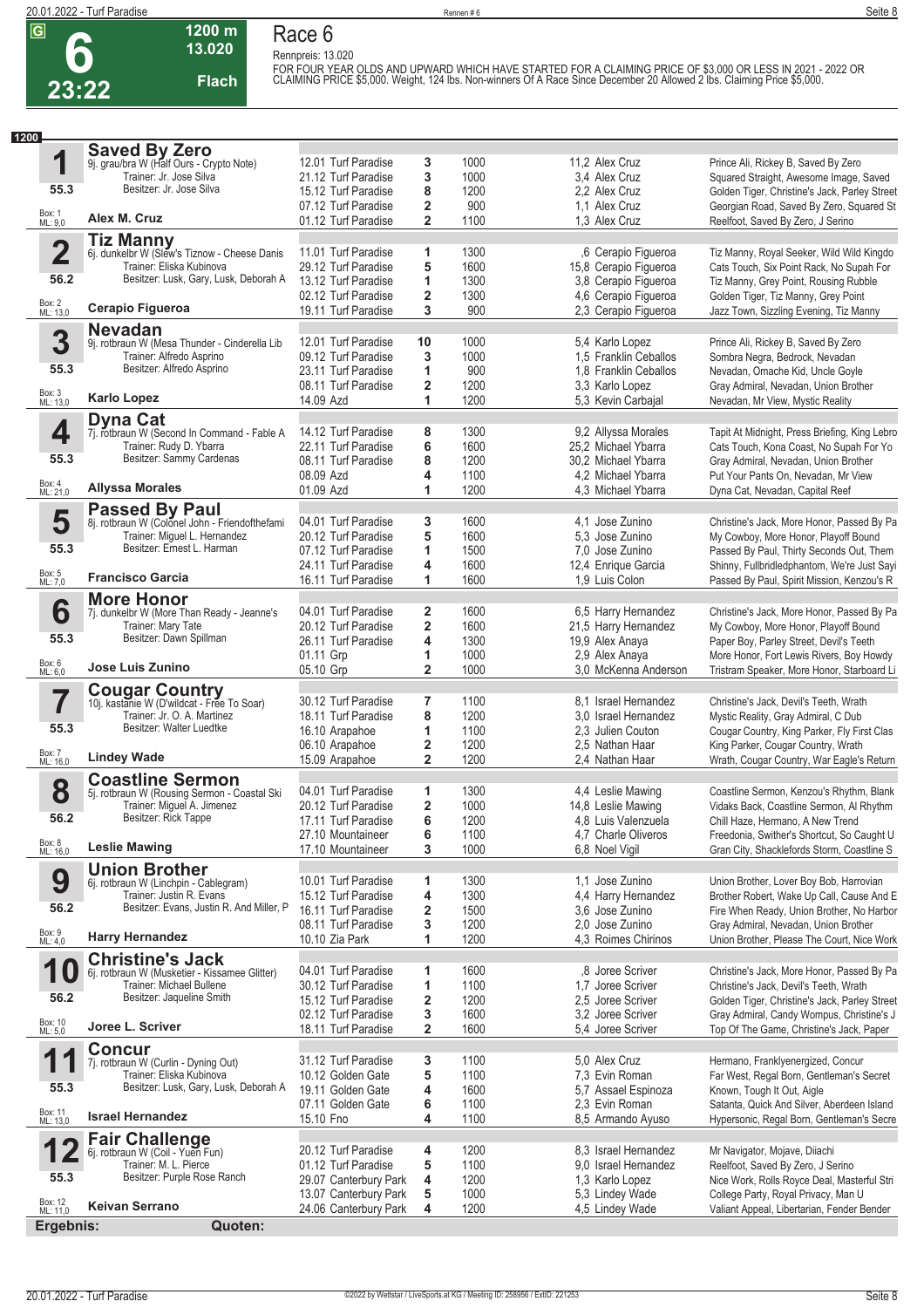**7**

**23:50**



**Race 7 Rennpreis: 14.140**

**Flach**

**1300 m 14.140** 

FOR FILLIES AND MARES FOUR YEARS OLD AND UPWARD WHICH HAVE STARTED FOR A CLAIMING PRICE OF \$5,000 OR LESS<br>IN ONE OF YOUR LAST FIVE STARTS. or Claiming Price \$6,250. Weight, 124 lbs. Claiming Price \$6,250. Arizona Bred Cla

| 1300               |                                                                           |                                            |                         |              |                                              |                                                                                          |
|--------------------|---------------------------------------------------------------------------|--------------------------------------------|-------------------------|--------------|----------------------------------------------|------------------------------------------------------------------------------------------|
|                    | <b>Camano Comet</b>                                                       |                                            |                         |              |                                              |                                                                                          |
| 1                  | 8j. rotbraun S (Council Member - Creme)                                   | 01.09 Assiniboia                           | 3                       | 1400         | 2,4 Jorge Carreno                            | Witt's Tenny Ten, Dont Get Smart, Camano                                                 |
|                    | Trainer: Jared Brown                                                      | 18.08 Assiniboia                           | 2                       | 1500         | 1,7 Jorge Carreno                            | West Princess, Camano Comet, Bonita Rapi                                                 |
| 56.2               | Besitzer: Brown, Jared And Crane, Sus                                     | 04.08 Assiniboia                           | 1                       | 1600         | 2,7 Jorge Carreno                            | Camano Comet, Anwara, Sheesa Pontiac                                                     |
|                    |                                                                           | 21.07 Assiniboia                           | 1                       | 1600         | 1,8 Jorge Carreno                            | Camano Comet, Anwara, Dont Get Smart                                                     |
| Box: 1<br>ML: 13,0 | Luis A. Valenzuela                                                        | 22.06 Assiniboia                           | $\overline{\mathbf{2}}$ | 1400         | 1,6 Jorge Carreno                            | West Princess, Camano Comet, Undivided                                                   |
|                    | <b>Arouse N Go</b>                                                        |                                            |                         |              |                                              |                                                                                          |
| $\overline{2}$     | 5j. rotbraun S (Rousing Sermon - Go Jaylo)                                | 11.01 Turf Paradise                        | 5                       | 1500         | 5.6 Alex Cruz                                | Everybody Does It, North Of Eden, Shesahe                                                |
|                    | Trainer: Alfredo Asprino                                                  | 29.12 Turf Paradise                        | 3                       | 1600         | 3.6 Alex Cruz                                | Starlight Twist, North Of Eden, Arouse N Go                                              |
| 56.2               | Besitzer: Alfredo Asprino                                                 | 05.12 Golden Gate                          | 3                       | 1100         | 2,4 Evin Roman                               | Concise Advice, Heat Seeking Leta, Arouse                                                |
|                    |                                                                           | 13.11 Golden Gate                          | 6                       | 1200         | 2,2 Armando Ayuso                            | Heat Seeking Leta, Concise Advice, Sojourn                                               |
| Box: 2<br>ML: 11,0 | <b>Franklin Ceballos</b>                                                  | 17.10 Fno                                  | 3                       | 1100         | 2,3 Armando Ayuso                            | Queen Carmelita, Laker Jet, Arouse N Go                                                  |
|                    | <b>Fat N Bitter</b>                                                       |                                            |                         |              |                                              |                                                                                          |
| 3                  | 6j. grau/bra S (Old Fashioned - Bustinatthesea                            | 13.09 Assiniboja                           | 3                       | 1100         | 7,6 Jorge Carreno                            | Witt's Tenny Ten, Media Mendacity, Fat N B                                               |
|                    | Trainer: Rick A. Wise                                                     | 24.08 Assiniboja                           | 4                       | 1200         | 2,5 Jorge Carreno                            | Herecitykitty, Gold Diggin Darlin, Storm Strid                                           |
| 56.2               | Besitzer: Dehr, Wayne, Green, Bernie                                      | 27.07 Assiniboia                           | 3                       | 1200         | 22,1 Leroy Nelson                            | Kate's Princess, Enjay's Brass, Fat N Bitter                                             |
| Box: 3<br>ML: 16,0 |                                                                           | 30.06 Assiniboia                           | 3                       | 1100         | 4,3 Neville Stephenson                       | Storm Stride, Sharp Contrast, Fat N Bitter                                               |
|                    | <b>Lindey Wade</b>                                                        | 15.06 Assiniboia                           | 6                       | 1200         | 3,2 Neville Stephenson                       | Anwara, Victorian Moon, Haida                                                            |
|                    | <b>Tick Tock</b>                                                          |                                            |                         |              |                                              |                                                                                          |
| 4                  | 6j. rotbraun S (Majestic Warrior - Georgie's Sw                           | 22.12 Turf Paradise                        | 1                       | 1000         | 1.3 Alex Cruz                                | Tick Tock, Finished My P H D, Cosmic Trips                                               |
|                    | Trainer: Justin R. Evans                                                  | 14.12 Turf Paradise                        | 6                       | 1000         | 3.7 Alex Cruz                                | Thechampisfloring, Top Hat High Jinks, C C                                               |
| 56.2               | Besitzer: Evans, Justin R. And Duree,                                     | 28.11 Golden Gate                          | 1                       | 1000         | 1.8 Silvio Amador                            | Tick Tock, Desert Fog, Jan Jan Can                                                       |
| Box: 4<br>ML: 7,0  | Alex M. Cruz                                                              | 07.11 Golden Gate                          | 5                       | 1000         | 2.4 Frank Alvarado                           | Lyrically Violent, Keepinmypromise, Desert                                               |
|                    |                                                                           | 17.10 Fno                                  | 4                       | 1100         | 10,6 Silvio Amador                           | Queen Carmelita, Laker Jet, Arouse N Go                                                  |
|                    | <b>Shesaheatwave</b>                                                      |                                            |                         |              |                                              |                                                                                          |
| 5                  | 7j. dunkelbr S (Heatseeker - Baby's Corner)                               | 11.01 Turf Paradise                        | 3                       | 1500         | 2.9 Jose Zunino                              | Everybody Does It, North Of Eden, Shesahe                                                |
| 56.2               | Trainer: M. L. Pierce<br>Besitzer: John Ganas                             | 23.12 Turf Paradise                        | $\overline{\mathbf{2}}$ | 1200         | 2.4 Jose Zunino                              | Delightful Hips, Shesaheatwave, Devon's C                                                |
|                    |                                                                           | 08.12 Turf Paradise                        | 1                       | 1200         | 2,8 Chad Lindsay                             | Shesaheatwave, Sharmel, My Expression                                                    |
| Box: 5<br>ML: 4,0  | <b>Glenn W. Corbett</b>                                                   | 26.11 Turf Paradise<br>11.11 Turf Paradise | 3<br>3                  | 1200<br>1200 | 3.3 Jose Zunino<br>17,4 Jose Zunino          | Blackberry Lisa, Within The Law, Shesaheat<br>Bella's Back, Tiz Donna Bella, Shesaheatwa |
|                    |                                                                           |                                            |                         |              |                                              |                                                                                          |
|                    | <b>Barbello</b>                                                           |                                            |                         |              |                                              |                                                                                          |
| 6                  | 8j. rotbraun S [NZ] (Buffalo Man - Lebanese Ni<br>Trainer: Suzanne Stader | 02.11 Grp<br>12.10 Grp                     | 5<br>4                  | 1300<br>1700 | 19,9 Vladimir Jensen                         | Big Enough, Parkers Rose, Kissable U                                                     |
| 56.2               | Besitzer: Suzanne Stader                                                  | 28.09 Grp                                  | 4                       | 1200         | 30,0 Vladimir Jensen<br>14,3 Vladimir Jensen | Just Classy, Bottle Neck, Don't Rub It<br>Dutch Mama, Thechampisfloring, Big Enoug       |
|                    |                                                                           | 20.09 Grp                                  | 6                       | 1100         | 52,1 Vladimir Jensen                         | Miss Important, Jaded Tiger, Xtrafine Xtina                                              |
| Box: 6<br>ML: 31,0 | Kenneth P. Deonauth                                                       | 28.08 Fer                                  | 4                       | 1000         | 19,9 Vladimir Jensen                         | Shenandoah Star, Coastal Starlite, True Fri                                              |
|                    |                                                                           |                                            |                         |              |                                              |                                                                                          |
|                    | <b>Supah Sista</b><br>7j. dunkelbr S (Supah Blitz - Canonita)             | 21.12 Turf Paradise                        | 5                       | 1000         | 11,2 Jorge Carreno                           | Blackberry Lisa, Lasting Light, Sashaying Si                                             |
|                    | Trainer: Shannon Simpson                                                  | 08.12 Turf Paradise                        | 1                       | 900          | 6,0 Jorge Carreno                            | Supah Sista, Old Toy, Wright Winged                                                      |
| 56.2               | Besitzer: Cameron Simpson McVay                                           | 26.11 Turf Paradise                        | 5                       | 1200         | 17,0 Sofia Barandela                         | Blackberry Lisa, Within The Law, Shesaheat                                               |
|                    |                                                                           | 06.11 Turf Paradise                        | $\overline{\mathbf{2}}$ | 1200         | 15,0 McKenna Anderson                        | Moreisbetter, Supah Sista, Blackberry Lisa                                               |
| Box: 7<br>ML: 16,0 | <b>Fausto Henrique Da Silva</b>                                           | 15.09 Azd                                  | $\overline{7}$          | 900          | 41,2 Adrian Escobedo                         | Devon's Choice, J T's La Nena, Within The                                                |
|                    | <b>Fictional</b>                                                          |                                            |                         |              |                                              |                                                                                          |
| 8                  | 4j. dunkelbr S (Kafwain - False Statement)                                | 05.01 Turf Paradise                        | 3                       | 1300         | 1,2 Fausto Da Silva                          | Kissable U, Bonita Rapids, Fictional                                                     |
|                    | <b>Trainer: Travis Wheeler</b>                                            | 15.12 Turf Paradise                        | $\overline{\mathbf{2}}$ | 1300         | 2.5 Joree Scriver                            | Laugharoo, Fictional, Mongolian Window                                                   |
| 56.2               | Besitzer: Travis Wheeler                                                  | 23.11 Turf Paradise                        | 1                       | 1200         | 4,4 Keivan Serrano                           | Fictional, Gold Rose, Silly Notion                                                       |
|                    |                                                                           | 05.11 Turf Paradise                        | 3                       | 1300         | 9,9 Keivan Serrano                           | Guarding Elk Camp, Red Nova, Fictional                                                   |
| Box: 8<br>ML: 13,0 | Joree L. Scriver                                                          | 14.09 Azd                                  | 4                       | 1100         | 3.6 Keivan Serrano                           | Our Lizzy Lou, Run For Belle, Faith In Exce                                              |
|                    | <b>Mongolian Empire</b>                                                   |                                            |                         |              |                                              |                                                                                          |
| 9                  | 7j. rotbraun S (Americain - Call Intersepted)                             | 04.01 Turf Paradise                        | 1                       | 1300         | 1,2 Daniel Vergara                           | Mongolian Empire, Maybee A Diva, Noume                                                   |
|                    | Trainer: Dewey Williams                                                   | 16.12 Turf Paradise                        | $\mathbf 2$             | 1600         | 6,6 Harry Hernandez                          | Chewy Chewy Good, Mongolian Empire, Avi                                                  |
| 56.2               | Besitzer: Dewey Williams                                                  | 06.12 Turf Paradise                        | 6                       | 900          | 8,8 Israel Hernandez                         | Finished My P H D, Tothemoonandback, Fo                                                  |
|                    |                                                                           | 29.02 Santa Anita                          | 6                       | 1600         | 31,4 Assael Espinoza                         | Miss Stormy D, Mongolian Humor, Noble Co                                                 |
| Box: 9<br>ML: 16,0 | Daniel P. Vergara                                                         | 12.01 Santa Anita                          | 4                       | 1700         | 9,6 Assael Espinoza                          | Noble Contessa, Cyrielle, Catoca                                                         |
|                    |                                                                           |                                            |                         |              |                                              |                                                                                          |
| 4                  | <b>Top Hat High Jinks</b><br>5j. dunkelbr S (Lotsa Mischief - Catladydue) | 31.12 Turf Paradise                        | 2                       | 1100         | 13,2 Michael Ybarra                          | Bella's Back, Top Hat High Jinks, Thechamp                                               |
|                    | Trainer: Kimberley Johnston                                               | 14.12 Turf Paradise                        | $\mathbf 2$             | 1000         | 29.5 Michael Ybarra                          | Thechampisfloring, Top Hat High Jinks, C C                                               |
| 56.2               | Besitzer: Johnston, Kimberley And Joh                                     | 06.11 Turf Paradise                        | 8                       | 900          | 35,3 Carl Williams                           | Naughty Swagger, Laugharoo, Wright Wing                                                  |
|                    |                                                                           | 16.05 Sunray Park                          | 1                       | 900          | 2,6 Tracy Hebert                             | Top Hat High Jinks, Betty C, Naughty Swag                                                |
| Box: 10<br>ML: 5,0 | <b>Michael Ybarra</b>                                                     | 25.03 Turf Paradise                        | 5                       | 1100         | 47,1 Tracy Hebert                            | Judicial, Casa Bonita, Thechampisfloring                                                 |
|                    | <b>McGoldie</b>                                                           |                                            |                         |              |                                              |                                                                                          |
| 1                  | 7j. dunkelbr S (McKenna's Justice - Thanks Be                             | 21.11 Zia Park                             | 4                       | 1300         | 5,0 Enrique Gomez                            | Lasting Light, Time Is Precious, Superduperj                                             |
|                    | Trainer: Jr. Bennie L. Woolley                                            | 25.10 Zia Park                             | 3                       | 1300         | 4,8 Enrique Gomez                            | Flaxy Lady, Time Is Precious, McGoldie                                                   |
| 56.2               | Besitzer: Bean, Scott R. And Masek, Ja                                    | 18.10 Zia Park                             | $\mathbf 2$             | 1200         | 4,2 Enrique Gomez                            | Abbie's Way, McGoldie, Minnie Me Ha                                                      |
|                    |                                                                           | 13.07 Canterbury Park                      | 3                       | 1600         | 6.6 Luis Fuentes                             | Close To Me, Kimberly Frances, McGoldie                                                  |
| Box: 11<br>ML: 9,0 | <b>Karlo Lopez</b>                                                        | 01.07 Canterbury Park                      | 5                       | 1700         | 19,4 Alfredo Juarez, Jr.                     | Silvera, Everybody Does It, Dusty Princess                                               |
|                    | <b>Twitterati</b>                                                         |                                            |                         |              |                                              |                                                                                          |
| 1                  | 6j. rotbraun S (Graydar - Twitter Pie)                                    | 20.12 Turf Paradise                        | 1                       | 1200         | 4,0 Crystal Conning                          | Twitterati, Boogie Two Shoes, Thrill's Legac                                             |
| 56.2               | Trainer: Stacy Campo<br>Besitzer: Stacy L. Campo                          | 05.11 Turf Paradise                        | 4                       | 1300         | 3,1 Crystal Conning                          | Guarding Elk Camp, Red Nova, Fictional                                                   |
|                    |                                                                           | 18.08 Azd                                  | 2                       | 1000         | 7,2 Allyssa Morales                          | Wright Winged, Twitterati, A Card Short                                                  |
| Box: 12<br>ML: 6,0 | <b>Crystal Conning</b>                                                    | 04.08 Azd<br>21.07 Azd                     | 2<br>7                  | 1200<br>1200 | 10,9 Allyssa Morales<br>18,1 Keivan Serrano  | Heatseeker Baby, Twitterati, My Funny Gal<br>Call Waiting, Paitaska, All I Can Say       |
|                    |                                                                           |                                            |                         |              |                                              |                                                                                          |
| Ergebnis:          | Quoten:                                                                   |                                            |                         |              |                                              |                                                                                          |